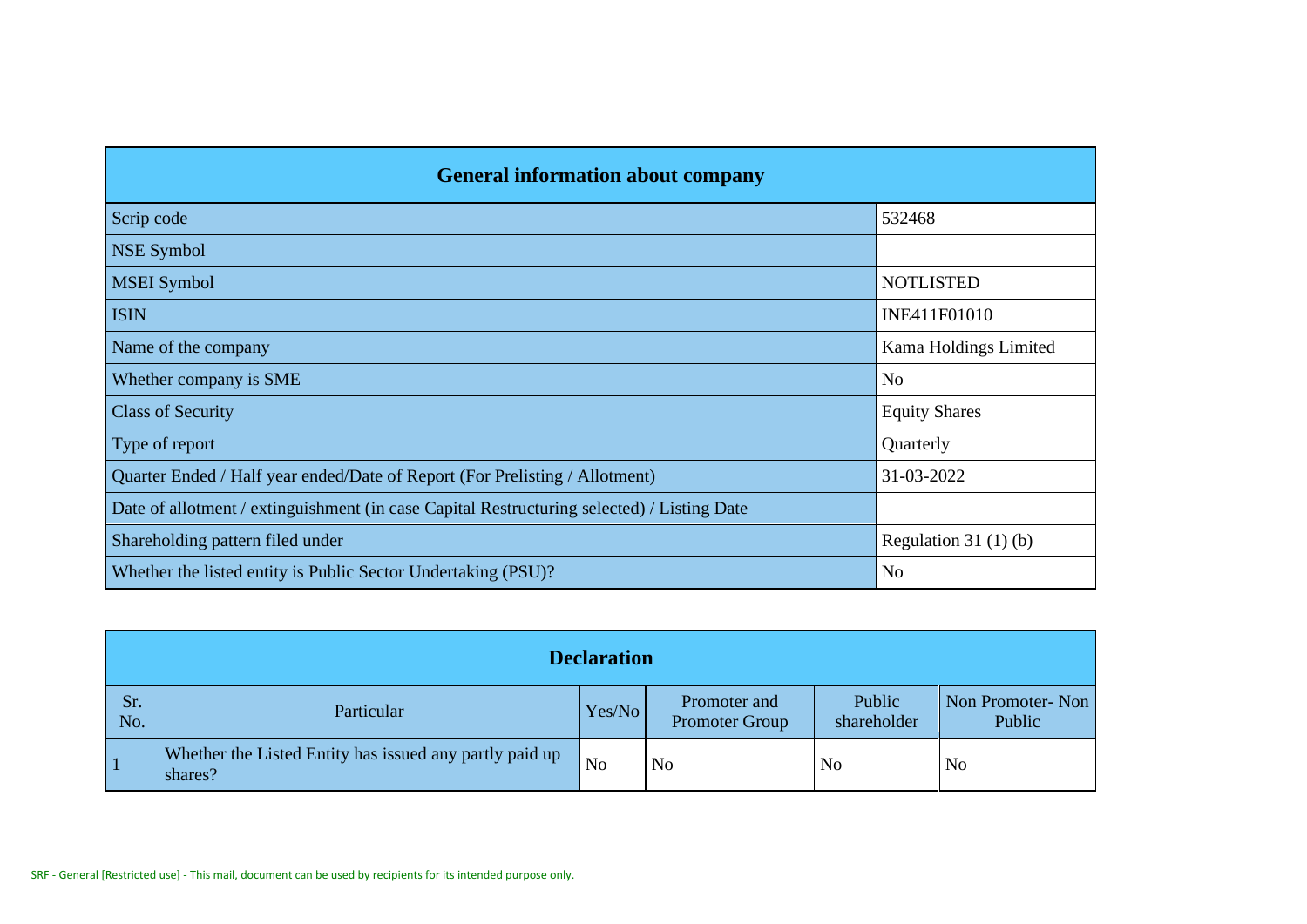| $\overline{2}$  | Whether the Listed Entity has issued any Convertible<br>Securities?                       | N <sub>o</sub> | N <sub>0</sub> | N <sub>0</sub> | N <sub>0</sub> |
|-----------------|-------------------------------------------------------------------------------------------|----------------|----------------|----------------|----------------|
| $\vert 3 \vert$ | Whether the Listed Entity has issued any Warrants?                                        | N <sub>o</sub> | N <sub>o</sub> | N <sub>o</sub> | N <sub>o</sub> |
| $\overline{4}$  | Whether the Listed Entity has any shares against which<br>depository receipts are issued? | N <sub>o</sub> | N <sub>o</sub> | N <sub>o</sub> | N <sub>0</sub> |
| 5               | Whether the Listed Entity has any shares in locked-in?                                    | N <sub>o</sub> | N <sub>o</sub> | N <sub>o</sub> | N <sub>o</sub> |
| $\overline{6}$  | Whether any shares held by promoters are pledge or<br>otherwise encumbered?               | N <sub>o</sub> | N <sub>o</sub> |                |                |
|                 | Whether company has equity shares with differential<br>voting rights?                     | N <sub>o</sub> | N <sub>o</sub> | N <sub>o</sub> | N <sub>o</sub> |
| 8               | Whether the listed entity has any significant beneficial<br>owner?                        | Yes            |                |                |                |

|                                        | <b>Table I - Summary Statement holding of specified securities</b> |                                  |                                                  |                             |                                              |                                                 |                                                |                              |               |            |                                      |  |  |  |  |
|----------------------------------------|--------------------------------------------------------------------|----------------------------------|--------------------------------------------------|-----------------------------|----------------------------------------------|-------------------------------------------------|------------------------------------------------|------------------------------|---------------|------------|--------------------------------------|--|--|--|--|
| Category<br>$\left( \mathrm{I}\right)$ |                                                                    |                                  | No. of                                           | No. Of<br>Partly            | No. Of<br>I shares                           | Total nos.                                      | Shareholding as<br>a % of total no.            | class of securities (IX)     |               |            | Number of Voting Rights held in each |  |  |  |  |
|                                        | Category of<br>shareholder<br>(II)                                 | Nos. Of<br>shareholders<br>(III) | fully paid<br>up equity<br>shares<br>held $(IV)$ | paid-up<br>equity<br>shares | underlying<br>Depository<br>Receipts<br>(VI) | shares held<br>$(VII) =$<br>$(IV)+(V)+$<br>(VI) | of shares<br>(calculated as per<br>SCRR, 1957) | No of Voting (XIV)<br>Rights |               |            | Total as a<br>$%$ of                 |  |  |  |  |
|                                        |                                                                    |                                  |                                                  | held<br>(V)                 |                                              |                                                 | (VIII) As a % of<br>$(A+B+C2)$                 | Class<br>eg: X               | Class<br>eg:y | Total      | $(A+B+C)$                            |  |  |  |  |
| (A)                                    | Promoter $&$<br>Promoter<br>Group                                  | $\overline{4}$                   | 4839452                                          |                             |                                              | 4839452                                         | 75                                             | 4839452                      |               | 4839452 75 |                                      |  |  |  |  |
| (B)                                    | Public                                                             | 6116                             | 1613163                                          |                             |                                              | 1613163                                         | 25                                             | 1613163                      |               | 1613163 25 |                                      |  |  |  |  |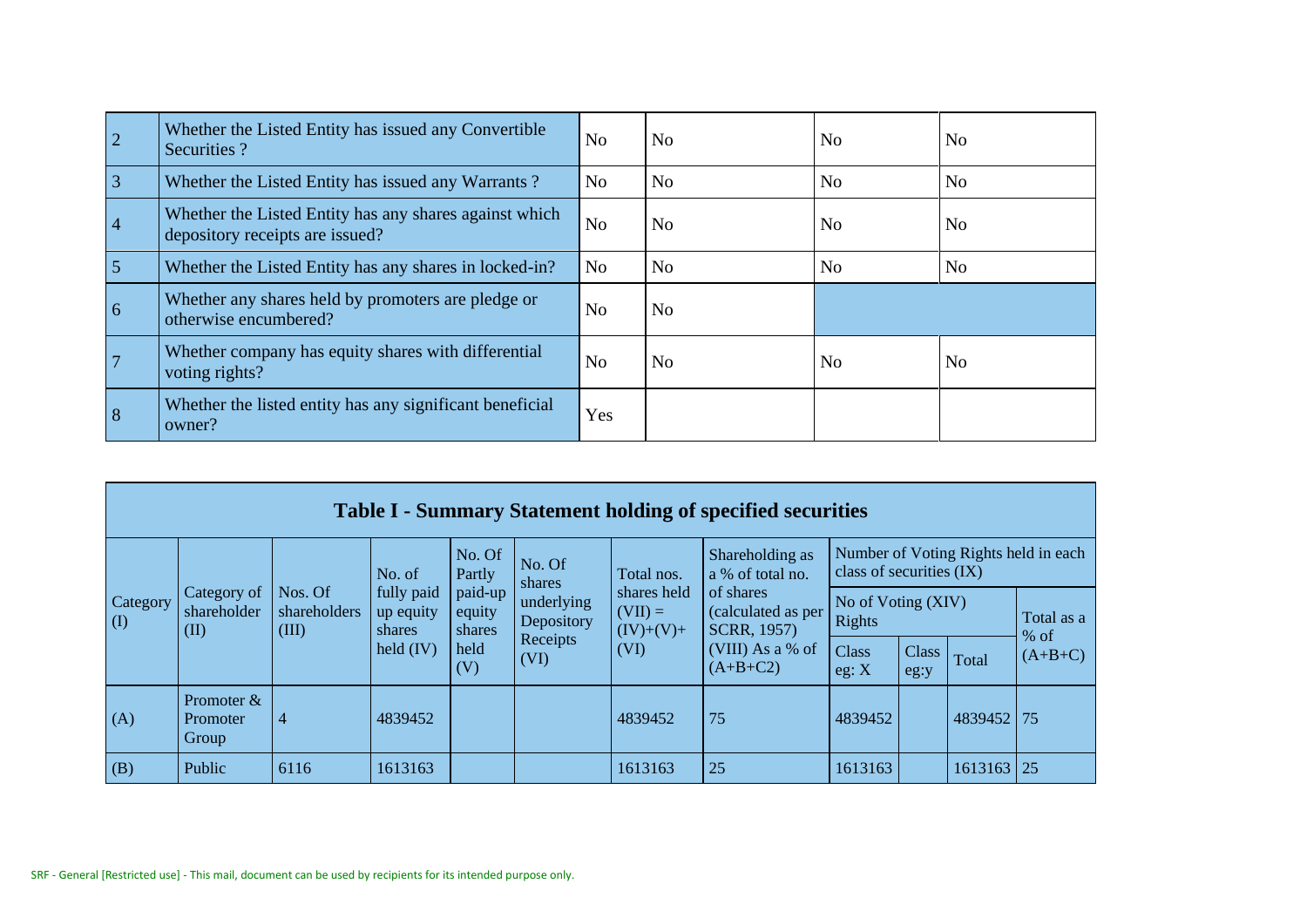| (C)  | Non<br>Promoter-<br>Non Public                 |      |         |  |         |     |         |                    |  |
|------|------------------------------------------------|------|---------|--|---------|-----|---------|--------------------|--|
| (C1) | <b>Shares</b><br>underlying<br><b>DRs</b>      |      |         |  |         |     |         |                    |  |
| (C2) | Shares held<br>by<br>Employee<br><b>Trusts</b> |      |         |  |         |     |         |                    |  |
|      | Total                                          | 6120 | 6452615 |  | 6452615 | 100 | 6452615 | $6452615 \mid 100$ |  |

|                 |                                          |                                                     |                                                          |                                                                       | <b>Table I - Summary Statement holding of specified securities</b>                                |                                          |                                                         |                         |                                                    |                                           |
|-----------------|------------------------------------------|-----------------------------------------------------|----------------------------------------------------------|-----------------------------------------------------------------------|---------------------------------------------------------------------------------------------------|------------------------------------------|---------------------------------------------------------|-------------------------|----------------------------------------------------|-------------------------------------------|
|                 | (II)                                     | No. Of<br><b>Shares</b><br>Category of   Underlying | No. of<br><b>Shares</b><br>Underlying                    | No. Of<br><b>Shares</b><br>Underlying<br>Outstanding                  | Shareholding,<br>as a %<br>assuming full<br>conversion of<br>convertible<br>securities (as        | Number of<br>Locked in<br>shares $(XII)$ |                                                         | <b>Shares</b><br>(XIII) | Number of<br>pledged or<br>otherwise<br>encumbered | Number of<br>equity shares                |
| Category<br>(I) |                                          | shareholder   Outstanding<br>securities<br>(X)      | <b>Outstanding</b><br>convertible<br>Warrants<br>$(X_i)$ | convertible<br>securities<br>and No. Of<br><b>Warrants</b><br>(Xi)(a) | a percentage<br>of diluted<br>share capital)<br>$(XI)=$<br>$(VII)+(X) As$<br>a % of<br>$(A+B+C2)$ | No.<br>(a)                               | As a<br>$%$ of<br>total<br><b>Shares</b><br>held<br>(b) | No.<br>(a)              | As a %<br>of total<br><b>Shares</b><br>held<br>(b) | held in<br>dematerialized<br>form $(XIV)$ |
| (A)             | Promoter $&$<br><b>Promoter</b><br>Group |                                                     |                                                          |                                                                       | 75                                                                                                |                                          |                                                         |                         |                                                    | 4839452                                   |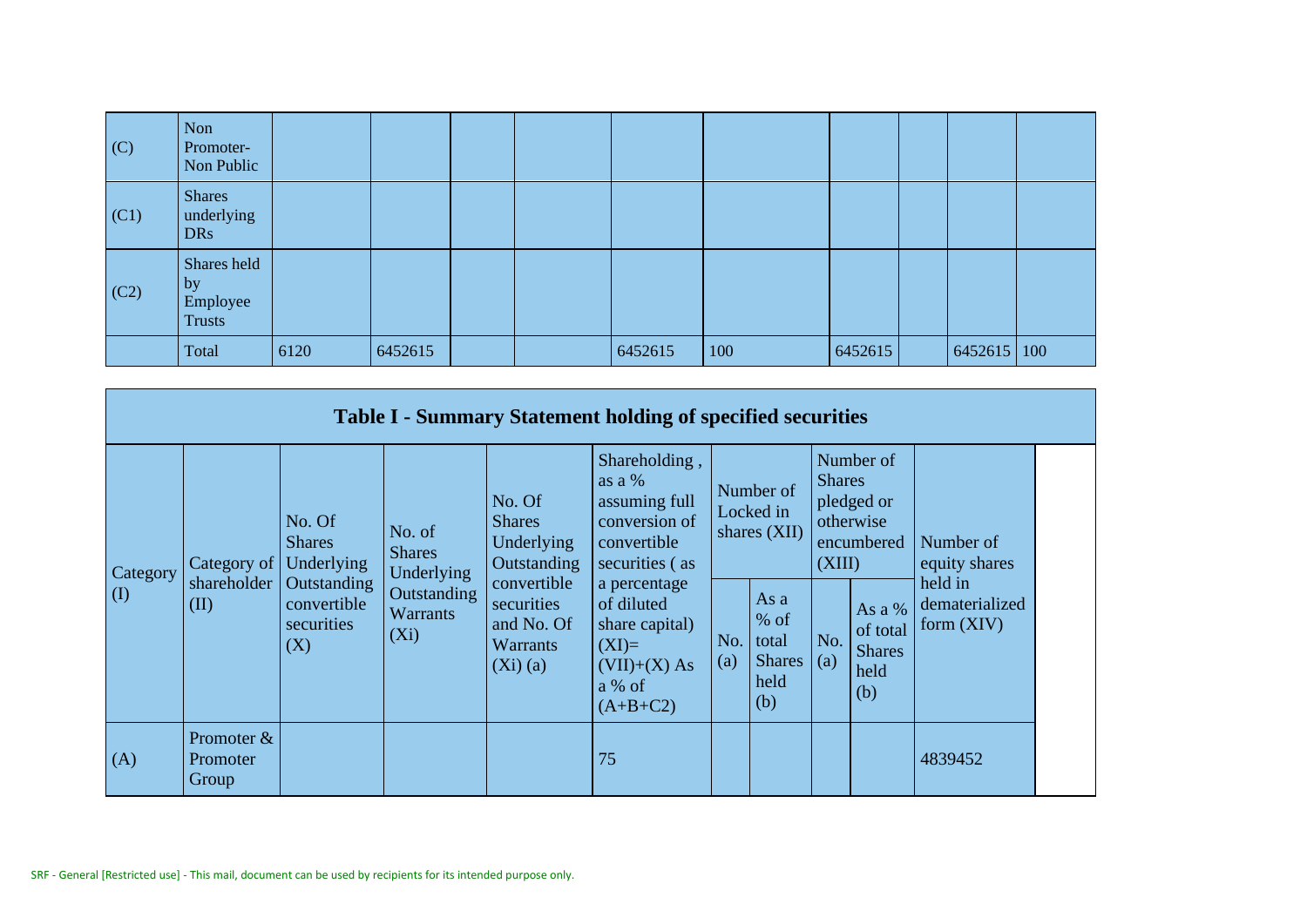| (B)  | Public                                         |  | 25  |  |  | 1563459 |  |
|------|------------------------------------------------|--|-----|--|--|---------|--|
| (C)  | Non<br>Promoter-<br>Non Public                 |  |     |  |  |         |  |
| (C1) | <b>Shares</b><br>underlying<br><b>DRs</b>      |  |     |  |  |         |  |
| (C2) | Shares held<br>by<br>Employee<br><b>Trusts</b> |  |     |  |  |         |  |
|      | Total                                          |  | 100 |  |  | 6402911 |  |

|                   | Table II - Statement showing shareholding pattern of the Promoter and Promoter Group |                                  |                                                               |                                                          |                                                                  |                                                                         |                                                                                                               |                           |               |                               |                                                   |
|-------------------|--------------------------------------------------------------------------------------|----------------------------------|---------------------------------------------------------------|----------------------------------------------------------|------------------------------------------------------------------|-------------------------------------------------------------------------|---------------------------------------------------------------------------------------------------------------|---------------------------|---------------|-------------------------------|---------------------------------------------------|
| Sr.               |                                                                                      |                                  |                                                               | No.<br>Of                                                |                                                                  |                                                                         | Shareholding   Number of Voting Rights held in<br>as a % of                                                   |                           |               | each class of securities (IX) |                                                   |
|                   | Category &<br>Name of the<br>Shareholders (I)                                        |                                  | No. of<br>fully<br>paid up<br>equity<br>shares<br>held $(IV)$ | Partly<br>paid-<br>up<br>equity<br>shares<br>held<br>(V) | No. Of<br>shares<br>underlying<br>Depository<br>Receipts<br>(VI) | Total nos.<br>shares<br>$\text{held (VII)}$<br>=<br>$(IV)+(V)+$<br>(VI) | total no. of<br>shares<br><i>(calculated)</i><br>as per<br>SCRR,<br>$1957)$ (VIII)<br>As a % of<br>$(A+B+C2)$ | No of Voting (XIV) Rights |               |                               | Total                                             |
|                   |                                                                                      | Nos. Of<br>shareholders<br>(III) |                                                               |                                                          |                                                                  |                                                                         |                                                                                                               | Class eg:<br>X            | Class<br>eg:y | Total                         | as a $%$<br>$\alpha$<br>Total<br>Voting<br>rights |
| A                 | Table II - Statement showing shareholding pattern of the Promoter and Promoter Group |                                  |                                                               |                                                          |                                                                  |                                                                         |                                                                                                               |                           |               |                               |                                                   |
| (1)               | Indian                                                                               |                                  |                                                               |                                                          |                                                                  |                                                                         |                                                                                                               |                           |               |                               |                                                   |
| $\left( a\right)$ | Individuals/Hindu $\vert 0 \vert$                                                    |                                  | $\overline{0}$                                                |                                                          |                                                                  | $\theta$                                                                | $\Omega$                                                                                                      | $\Omega$                  |               | $\Omega$                      |                                                   |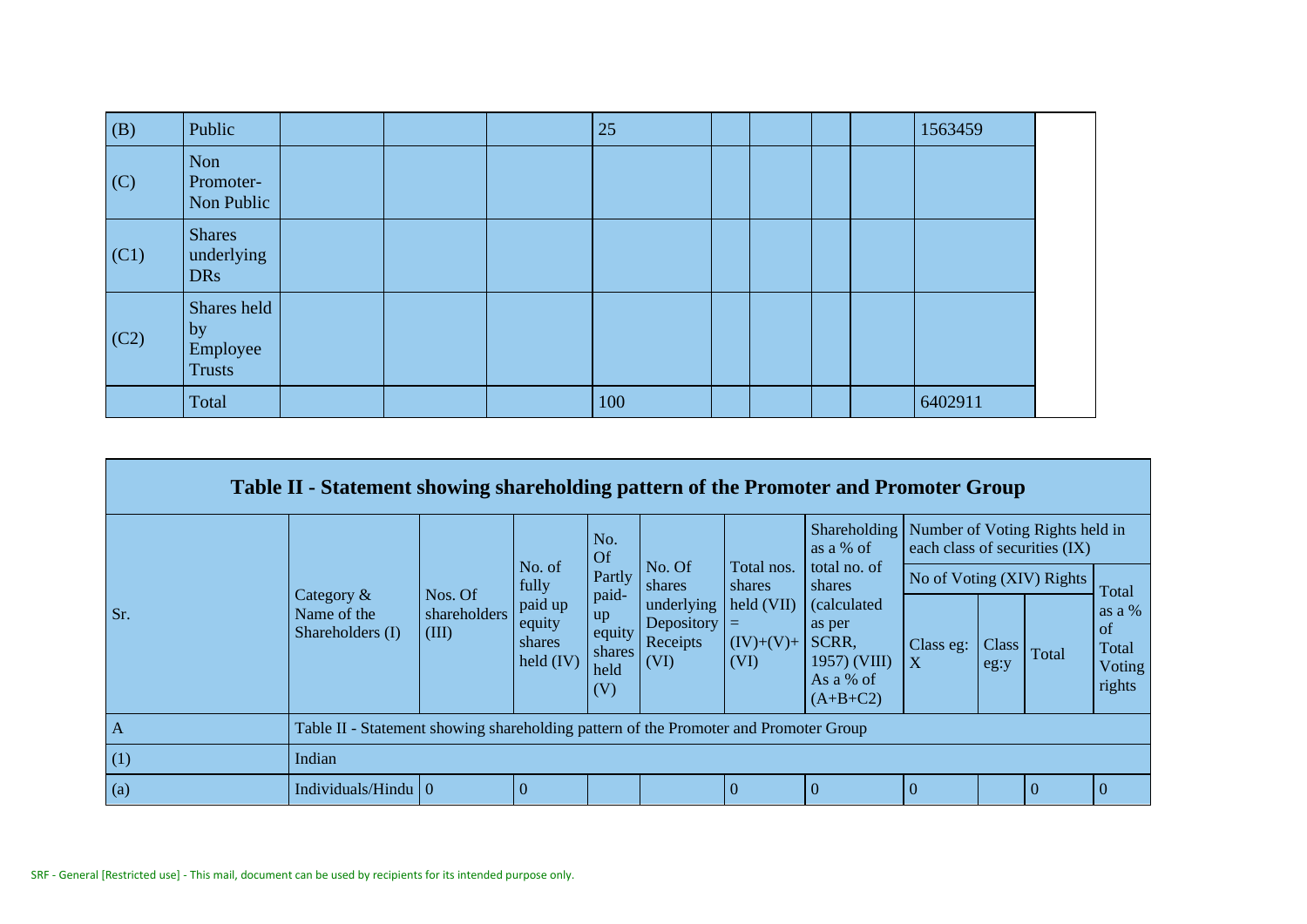|                                                                                    | undivided Family                                                                                        |                |         |  |         |              |         |         |              |
|------------------------------------------------------------------------------------|---------------------------------------------------------------------------------------------------------|----------------|---------|--|---------|--------------|---------|---------|--------------|
| (d)                                                                                | Any Other<br>(specify)                                                                                  | $\overline{4}$ | 4839452 |  | 4839452 | 75           | 4839452 | 4839452 | 75           |
| Sub-Total $(A)(1)$                                                                 |                                                                                                         | $\overline{4}$ | 4839452 |  | 4839452 | 75           | 4839452 | 4839452 | 75           |
| (2)                                                                                | Foreign                                                                                                 |                |         |  |         |              |         |         |              |
| Total Shareholding of<br><b>Promoter and Promoter</b><br>Group $(A)=(A)(1)+(A)(2)$ |                                                                                                         | $\overline{4}$ | 4839452 |  | 4839452 | 75           | 4839452 | 4839452 | 75           |
| $\, {\bf B}$                                                                       | Table III - Statement showing shareholding pattern of the Public shareholder                            |                |         |  |         |              |         |         |              |
| (1)                                                                                | Institutions                                                                                            |                |         |  |         |              |         |         |              |
| (e)                                                                                | Foreign Portfolio<br>Investors                                                                          | $\overline{2}$ | 12681   |  | 12681   | 0.2          | 12681   | 12681   | 0.2          |
| (f)                                                                                | Financial<br>Institutions/<br><b>Banks</b>                                                              | 9              | 664     |  | 664     | 0.01         | 664     | 664     | 0.01         |
| (i)                                                                                | Any Other<br>(specify)                                                                                  | 1              | 30      |  | 30      | $\mathbf{0}$ | 30      | 30      | $\mathbf{0}$ |
| Sub-Total $(B)(1)$                                                                 |                                                                                                         | 12             | 13375   |  | 13375   | 0.21         | 13375   | 13375   | 0.21         |
| (3)                                                                                | Non-institutions                                                                                        |                |         |  |         |              |         |         |              |
| (a(i))                                                                             | Individuals -<br>i.Individual<br>shareholders<br>holding nominal<br>share capital up<br>to Rs. 2 lakhs. | 5892           | 353700  |  | 353700  | 5.48         | 353700  | 353700  | 5.48         |
| (a(ii))                                                                            | Individuals - ii.<br>Individual<br>shareholders                                                         | $\mathbf 1$    | 22803   |  | 22803   | 0.35         | 22803   | 22803   | 0.35         |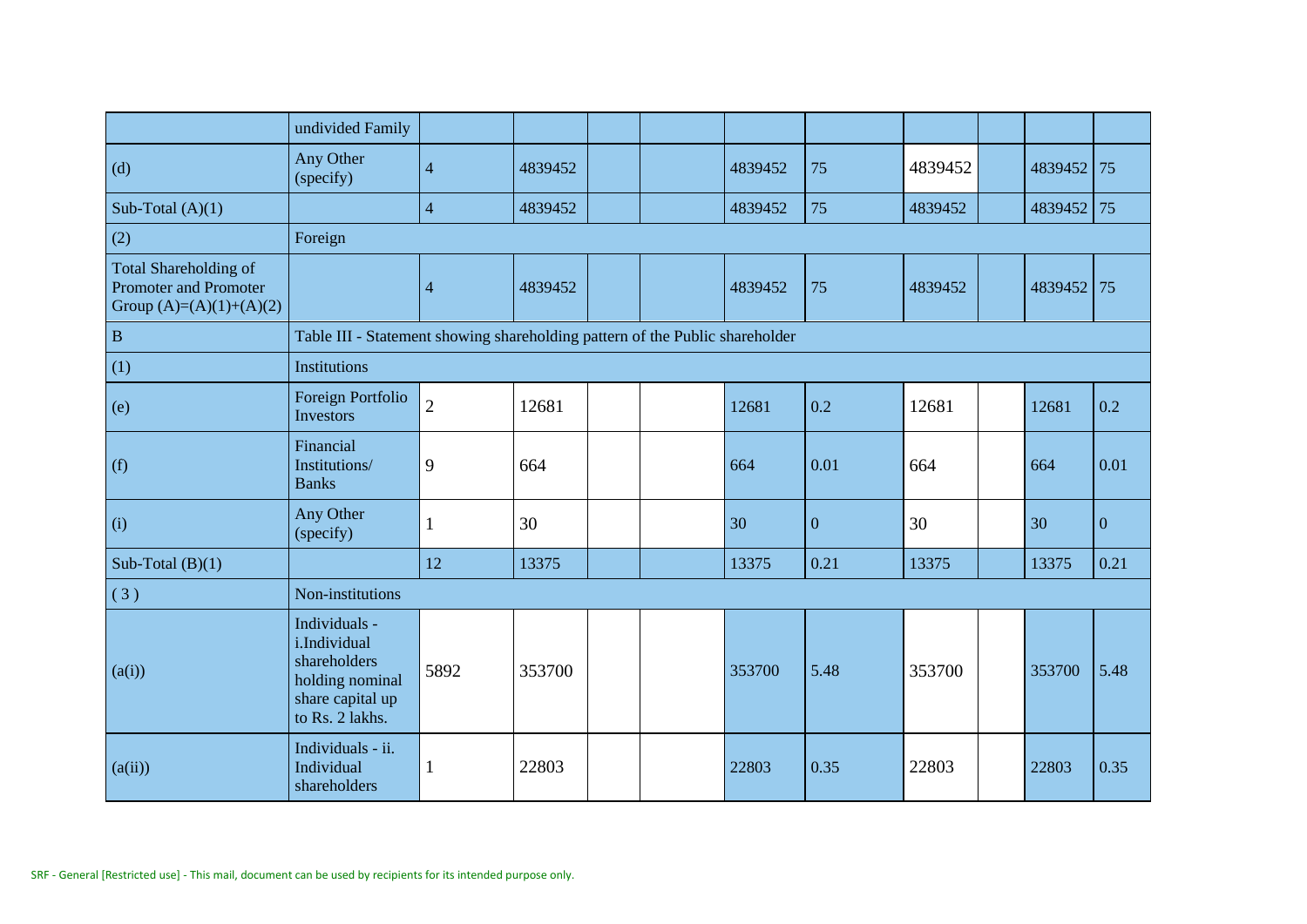|                                                                | holding nominal<br>share capital in<br>excess of Rs. 2<br>lakhs.                              |      |         |  |         |       |         |               |  |
|----------------------------------------------------------------|-----------------------------------------------------------------------------------------------|------|---------|--|---------|-------|---------|---------------|--|
| (e)                                                            | Any Other<br>(specify)                                                                        | 211  | 1223285 |  | 1223285 | 18.96 | 1223285 | 1223285 18.96 |  |
| Sub-Total $(B)(3)$                                             |                                                                                               | 6104 | 1599788 |  | 1599788 | 24.79 | 1599788 | 1599788 24.79 |  |
| <b>Total Public Shareholding</b><br>$(B)=(B)(1)+(B)(2)+(B)(3)$ |                                                                                               | 6116 | 1613163 |  | 1613163 | 25    | 1613163 | $1613163$ 25  |  |
| $\mathcal{C}$                                                  | Table IV - Statement showing shareholding pattern of the Non Promoter- Non Public shareholder |      |         |  |         |       |         |               |  |
| Total $(A+B+C2)$                                               |                                                                                               | 6120 | 6452615 |  | 6452615 | 100   | 6452615 | 6452615 100   |  |
| Total $(A+B+C)$                                                |                                                                                               | 6120 | 6452615 |  | 6452615 | 100   | 6452615 | 6452615 100   |  |

| Table II - Statement showing shareholding pattern of the Promoter and Promoter Group |                                                                         |                                                                          |                                                                                                |                                                                                                                                    |            |                                                        |     |                                                                  |                                                                         |
|--------------------------------------------------------------------------------------|-------------------------------------------------------------------------|--------------------------------------------------------------------------|------------------------------------------------------------------------------------------------|------------------------------------------------------------------------------------------------------------------------------------|------------|--------------------------------------------------------|-----|------------------------------------------------------------------|-------------------------------------------------------------------------|
|                                                                                      | No. Of                                                                  | No. of                                                                   | No. Of<br><b>Shares</b>                                                                        | Shareholding<br>, as a %<br>assuming full<br>conversion of                                                                         |            | Number of<br>Locked in<br>shares $(XII)$               |     | Number of Shares<br>pledged or<br>otherwise<br>encumbered (XIII) |                                                                         |
| Sr.<br>(X)                                                                           | <b>Shares</b><br>Underlying<br>Outstanding<br>convertible<br>securities | <b>Shares</b><br>Underlying<br>Outstanding<br><b>Warrants</b><br>$(X_i)$ | Underlying<br>Outstanding<br>convertible<br>securities<br>and No. Of<br>Warrants<br>$(Xi)$ (a) | convertible<br>securities (as<br>a percentage<br>of diluted<br>share capital)<br>$(XI)=$<br>$(VII)+(X) As$<br>a % of<br>$(A+B+C2)$ | No.<br>(a) | As a<br>$%$ of<br>total<br>Shares $(a)$<br>held<br>(b) | No. | As a % of total<br>Shares held<br>(b)                            | Number of<br>equity shares<br>held in<br>dematerialized<br>form $(XIV)$ |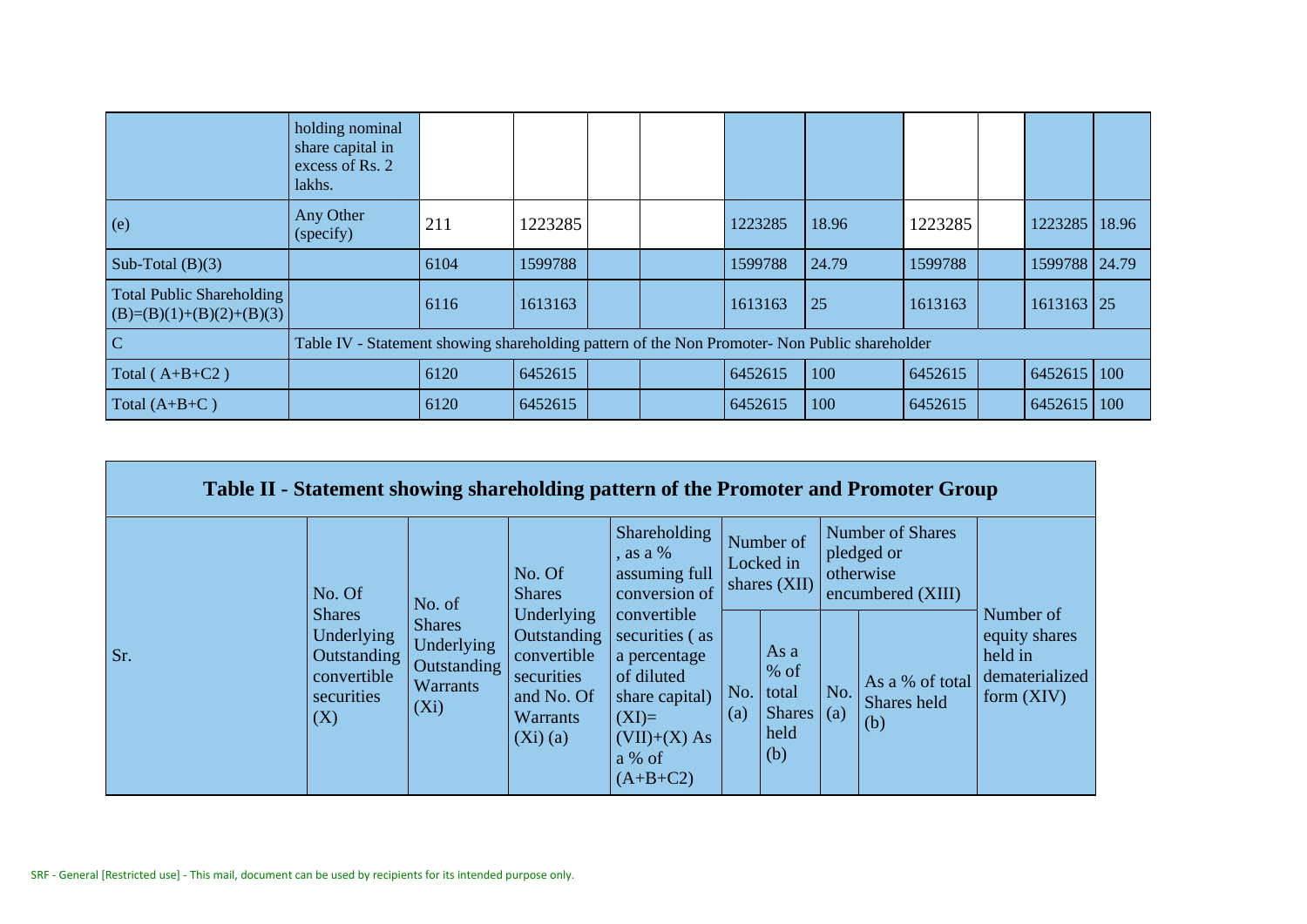| $\mathbf{A}$                                                                       | Table II - Statement showing shareholding pattern of the Promoter and Promoter Group |  |  |                                                                              |  |  |  |  |                  |
|------------------------------------------------------------------------------------|--------------------------------------------------------------------------------------|--|--|------------------------------------------------------------------------------|--|--|--|--|------------------|
| (1)                                                                                | Indian                                                                               |  |  |                                                                              |  |  |  |  |                  |
| (a)                                                                                |                                                                                      |  |  | $\overline{0}$                                                               |  |  |  |  | $\overline{0}$   |
| (d)                                                                                |                                                                                      |  |  | 75                                                                           |  |  |  |  | 4839452          |
| Sub-Total $(A)(1)$                                                                 |                                                                                      |  |  | 75                                                                           |  |  |  |  | 4839452          |
| (2)                                                                                | Foreign                                                                              |  |  |                                                                              |  |  |  |  |                  |
| Total Shareholding of<br><b>Promoter and Promoter</b><br>Group $(A)=(A)(1)+(A)(2)$ |                                                                                      |  |  | 75                                                                           |  |  |  |  | 4839452          |
| $\, {\bf B}$                                                                       |                                                                                      |  |  | Table III - Statement showing shareholding pattern of the Public shareholder |  |  |  |  |                  |
| (1)                                                                                | <b>Institutions</b>                                                                  |  |  |                                                                              |  |  |  |  |                  |
| (e)                                                                                |                                                                                      |  |  | 0.2                                                                          |  |  |  |  | 12681            |
| (f)                                                                                |                                                                                      |  |  | 0.01                                                                         |  |  |  |  | 222              |
| (i)                                                                                |                                                                                      |  |  | $\mathbf{0}$                                                                 |  |  |  |  | $\boldsymbol{0}$ |
| Sub-Total $(B)(1)$                                                                 |                                                                                      |  |  | 0.21                                                                         |  |  |  |  | 12903            |
| (3)                                                                                | Non-institutions                                                                     |  |  |                                                                              |  |  |  |  |                  |
| (a(i))                                                                             |                                                                                      |  |  | 5.48                                                                         |  |  |  |  | 306690           |
| (a(ii))                                                                            |                                                                                      |  |  | 0.35                                                                         |  |  |  |  | 22803            |
| (e)                                                                                |                                                                                      |  |  | 18.96                                                                        |  |  |  |  | 1221063          |
| Sub-Total $(B)(3)$                                                                 |                                                                                      |  |  | 24.79                                                                        |  |  |  |  | 1550556          |
| <b>Total Public Shareholding</b><br>$(B)=(B)(1)+(B)(2)+(B)(3)$                     |                                                                                      |  |  | 25                                                                           |  |  |  |  | 1563459          |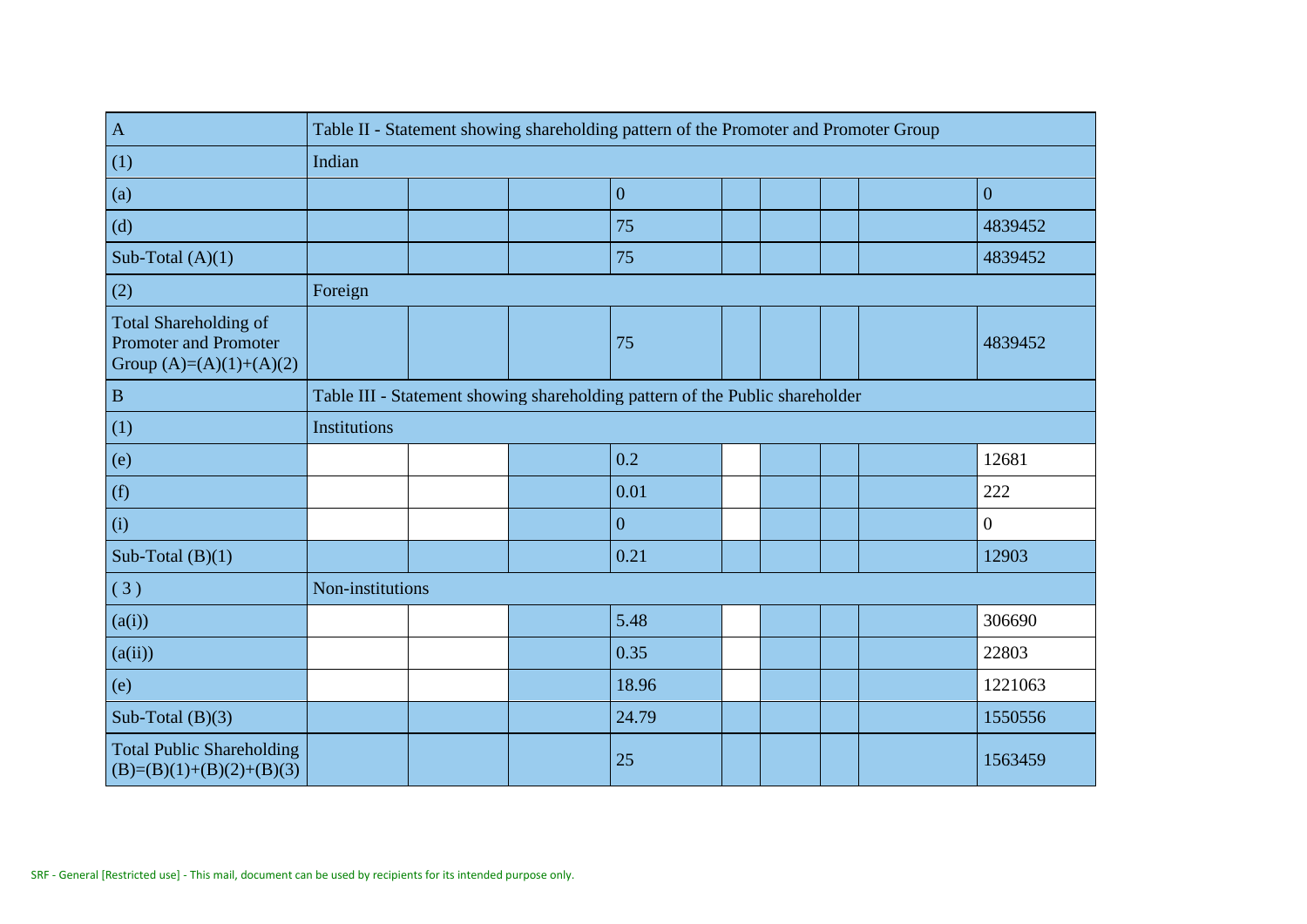|                                             |  |     |  | Table IV - Statement showing shareholding pattern of the Non Promoter- Non Public shareholder |         |
|---------------------------------------------|--|-----|--|-----------------------------------------------------------------------------------------------|---------|
| Total $(A+B+C2)$                            |  | 100 |  |                                                                                               | 6402911 |
| Total $(A+B+C)$                             |  | 100 |  |                                                                                               | 6402911 |
| Disclosure of notes on shareholding pattern |  |     |  | Textual<br>Information(1)                                                                     |         |

|                               | <b>Text Block</b>                                                  |
|-------------------------------|--------------------------------------------------------------------|
| <b>Textual Information</b> () | ABR Family Trust is in compliance with SEBI Order dated 09.12.2019 |

| <b>Individuals/Hindu undivided Family</b>            |                              |                                |                                |                               |                                 |                                 |                                 |
|------------------------------------------------------|------------------------------|--------------------------------|--------------------------------|-------------------------------|---------------------------------|---------------------------------|---------------------------------|
| Searial No.                                          |                              | $\overline{2}$                 | 3                              | 4                             | 5                               | 6                               |                                 |
| Name of the Shareholders (I)                         | Arun<br><b>Bharat</b><br>Ram | Ashish<br><b>Bharat</b><br>Ram | Kartik<br><b>Bharat</b><br>Ram | Vasvi<br><b>Bharat</b><br>Ram | Radhika<br><b>Bharat</b><br>Ram | Kairavi<br><b>Bharat</b><br>Ram | Apoorvi<br><b>Bharat</b><br>Ram |
| PAN $(II)$                                           |                              |                                |                                |                               |                                 |                                 |                                 |
| No. of fully paid up equity<br>shares held (IV)      | $\boldsymbol{0}$             | $\theta$                       | $\boldsymbol{0}$               | $\theta$                      | $\overline{0}$                  | $\boldsymbol{0}$                | $\overline{0}$                  |
| No. Of Partly paid-up equity<br>shares held $(V)$    |                              |                                |                                |                               |                                 |                                 |                                 |
| No. Of shares underlying<br>Depository Receipts (VI) |                              |                                |                                |                               |                                 |                                 |                                 |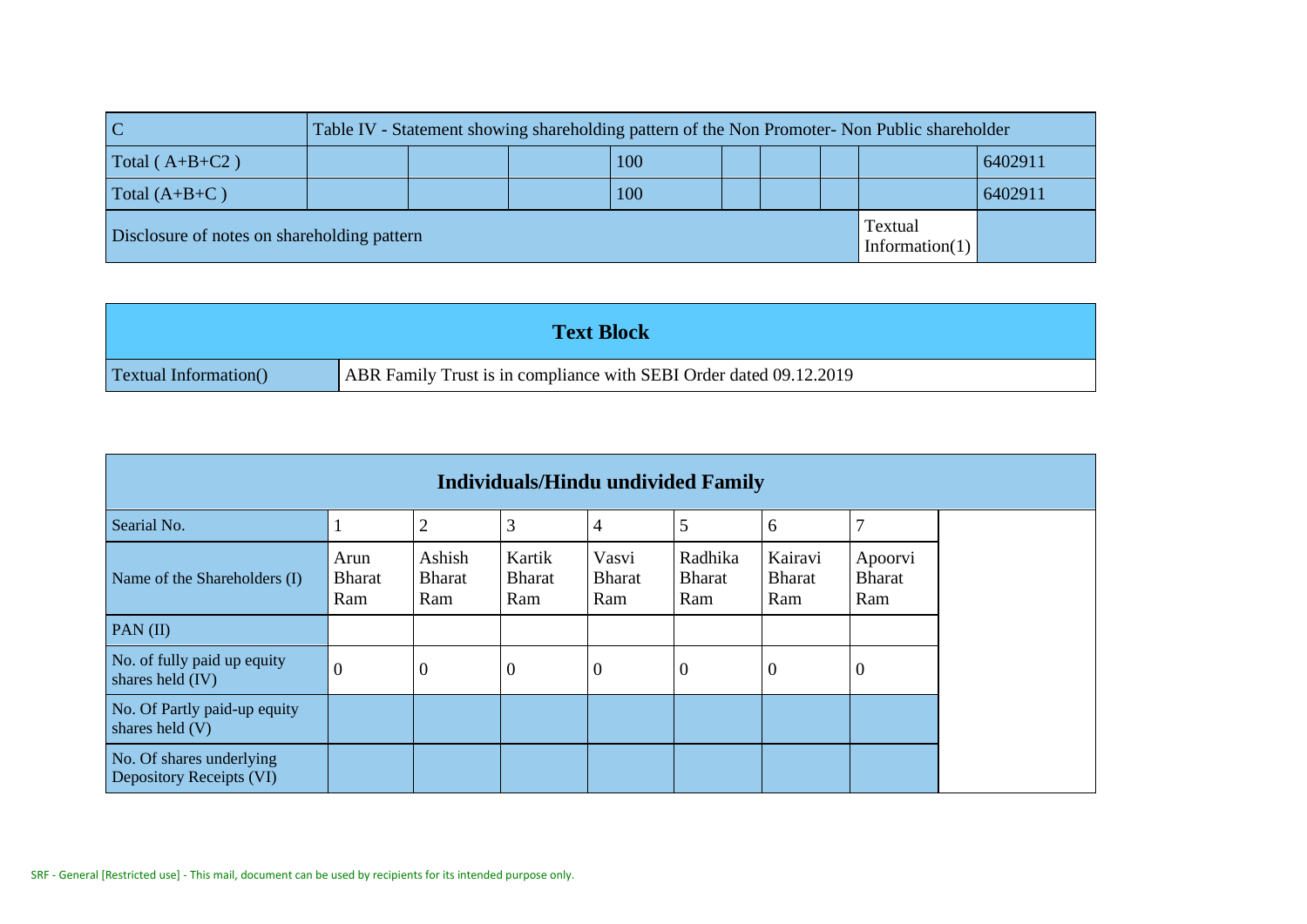| Total nos. shares held $(VII)$ =<br>$(IV)+(V)+(VI)$                                                                                                                             | $\overline{0}$ | $\overline{0}$   | $\overline{0}$   | $\boldsymbol{0}$ | $\boldsymbol{0}$ | $\boldsymbol{0}$ | $\overline{0}$   |
|---------------------------------------------------------------------------------------------------------------------------------------------------------------------------------|----------------|------------------|------------------|------------------|------------------|------------------|------------------|
| Shareholding as a % of total no.<br>of shares (calculated as per<br>SCRR, 1957) (VIII) As a % of<br>$(A+B+C2)$                                                                  | $\overline{0}$ | $\overline{0}$   | $\mathbf{0}$     | $\boldsymbol{0}$ | $\mathbf{0}$     | $\overline{0}$   | $\overline{0}$   |
| Number of Voting Rights held in each class of securities (IX)                                                                                                                   |                |                  |                  |                  |                  |                  |                  |
| Class eg:X                                                                                                                                                                      | $\overline{0}$ | $\overline{0}$   | $\overline{0}$   | $\overline{0}$   | $\mathbf{0}$     | $\boldsymbol{0}$ | $\boldsymbol{0}$ |
| Class eg:y                                                                                                                                                                      |                |                  |                  |                  |                  |                  |                  |
| Total                                                                                                                                                                           | $\overline{0}$ | $\boldsymbol{0}$ | $\boldsymbol{0}$ | $\overline{0}$   | $\mathbf{0}$     | $\mathbf{0}$     | $\boldsymbol{0}$ |
| Total as a % of Total Voting<br>rights                                                                                                                                          | $\overline{0}$ | $\boldsymbol{0}$ | $\mathbf{0}$     | $\overline{0}$   | $\mathbf{0}$     | $\boldsymbol{0}$ | $\overline{0}$   |
| No. Of Shares Underlying<br>Outstanding convertible<br>securities $(X)$                                                                                                         |                |                  |                  |                  |                  |                  |                  |
| No. of Shares Underlying<br><b>Outstanding Warrants (Xi)</b>                                                                                                                    |                |                  |                  |                  |                  |                  |                  |
| No. Of Shares Underlying<br>Outstanding convertible<br>securities and No. Of Warrants<br>$(Xi)$ $(a)$                                                                           |                |                  |                  |                  |                  |                  |                  |
| Shareholding, as a % assuming<br>full conversion of convertible<br>securities (as a percentage of<br>diluted share capital) $(XI)$ =<br>$(VII)+(Xi)(a)$ As a % of<br>$(A+B+C2)$ | $\overline{0}$ | $\boldsymbol{0}$ | $\mathbf{0}$     | $\mathbf{0}$     | $\boldsymbol{0}$ | $\boldsymbol{0}$ | $\overline{0}$   |
| Number of Locked in shares (XII)                                                                                                                                                |                |                  |                  |                  |                  |                  |                  |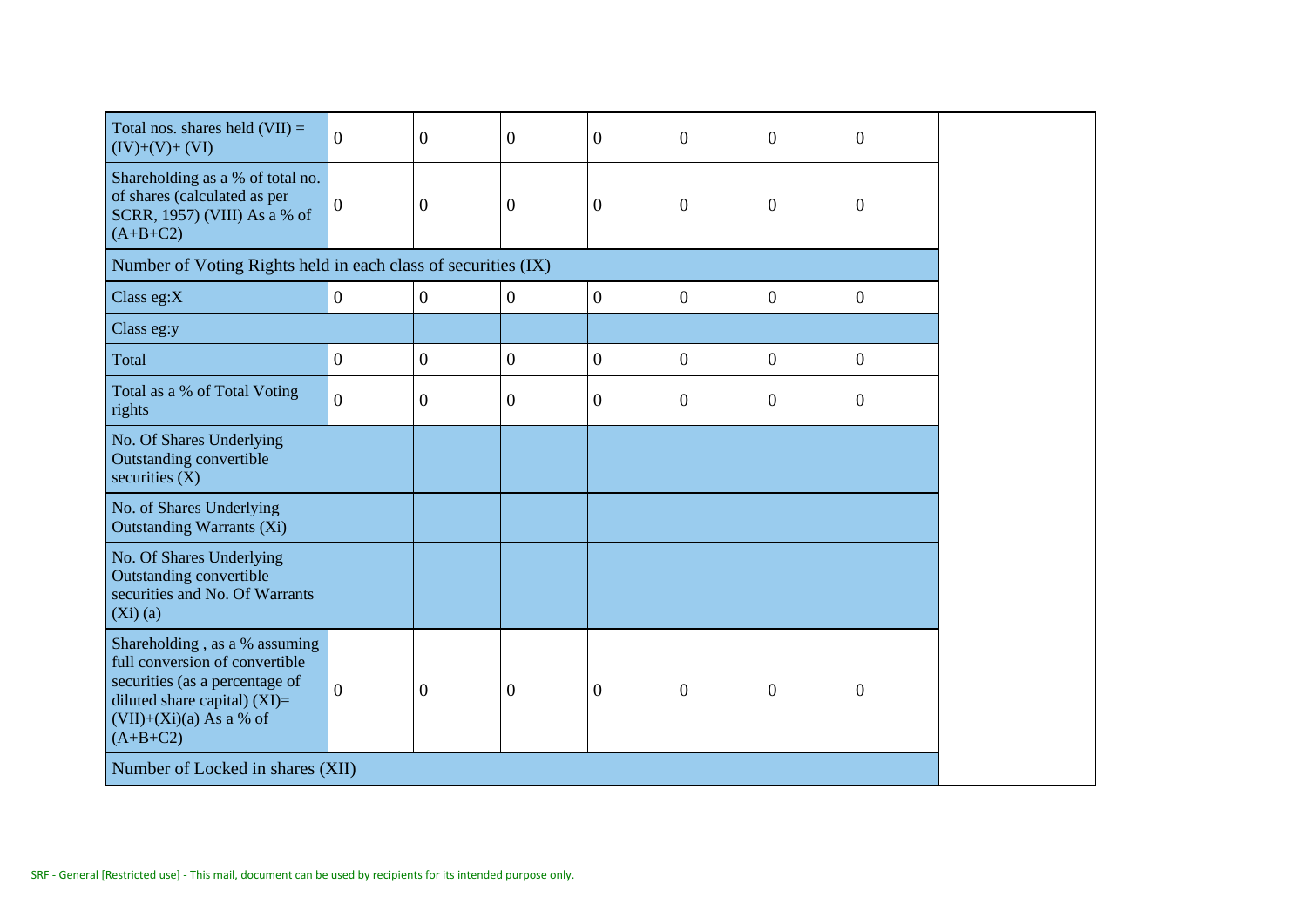| No. $(a)$                                                    |          |                |                  |                   |                   |                   |                   |  |
|--------------------------------------------------------------|----------|----------------|------------------|-------------------|-------------------|-------------------|-------------------|--|
| As a % of total Shares held (b)                              |          |                |                  |                   |                   |                   |                   |  |
| Number of Shares pledged or otherwise encumbered (XIII)      |          |                |                  |                   |                   |                   |                   |  |
| No. $(a)$                                                    |          |                |                  |                   |                   |                   |                   |  |
| As a % of total Shares held (b)                              |          |                |                  |                   |                   |                   |                   |  |
| Number of equity shares held in<br>dematerialized form (XIV) | $\theta$ | $\overline{0}$ | $\boldsymbol{0}$ | $\theta$          | $\overline{0}$    | $\boldsymbol{0}$  | 0                 |  |
| Reason for not providing PAN                                 |          |                |                  |                   |                   |                   |                   |  |
| Reason for not providing PAN                                 |          |                |                  |                   |                   |                   |                   |  |
| Shareholder type                                             | Promoter | Promoter       | Promoter         | Promoter<br>Group | Promoter<br>Group | Promoter<br>Group | Promoter<br>Group |  |

| <b>Individuals/Hindu undivided Family</b>                           |                             |                             |                          |
|---------------------------------------------------------------------|-----------------------------|-----------------------------|--------------------------|
| Searial No.                                                         | 8                           | 9                           |                          |
| Name of the Shareholders (I)                                        | Maahir<br><b>Bharat Ram</b> | Ahaana<br><b>Bharat Ram</b> | Click here<br>to go back |
| PAN $(II)$                                                          |                             |                             | Total                    |
| No. of fully paid up equity shares held (IV)                        | $\theta$                    |                             | $\Omega$                 |
| No. Of Partly paid-up equity shares held (V)                        |                             |                             |                          |
| No. Of shares underlying Depository Receipts (VI)                   |                             |                             |                          |
| Total nos. shares held $(VII) = (IV)+(V)+(VI)$                      | $\overline{0}$              | $\theta$                    | $\theta$                 |
| Shareholding as a % of total no. of shares (calculated as per SCRR, | $\overline{0}$              | 0                           | $\overline{0}$           |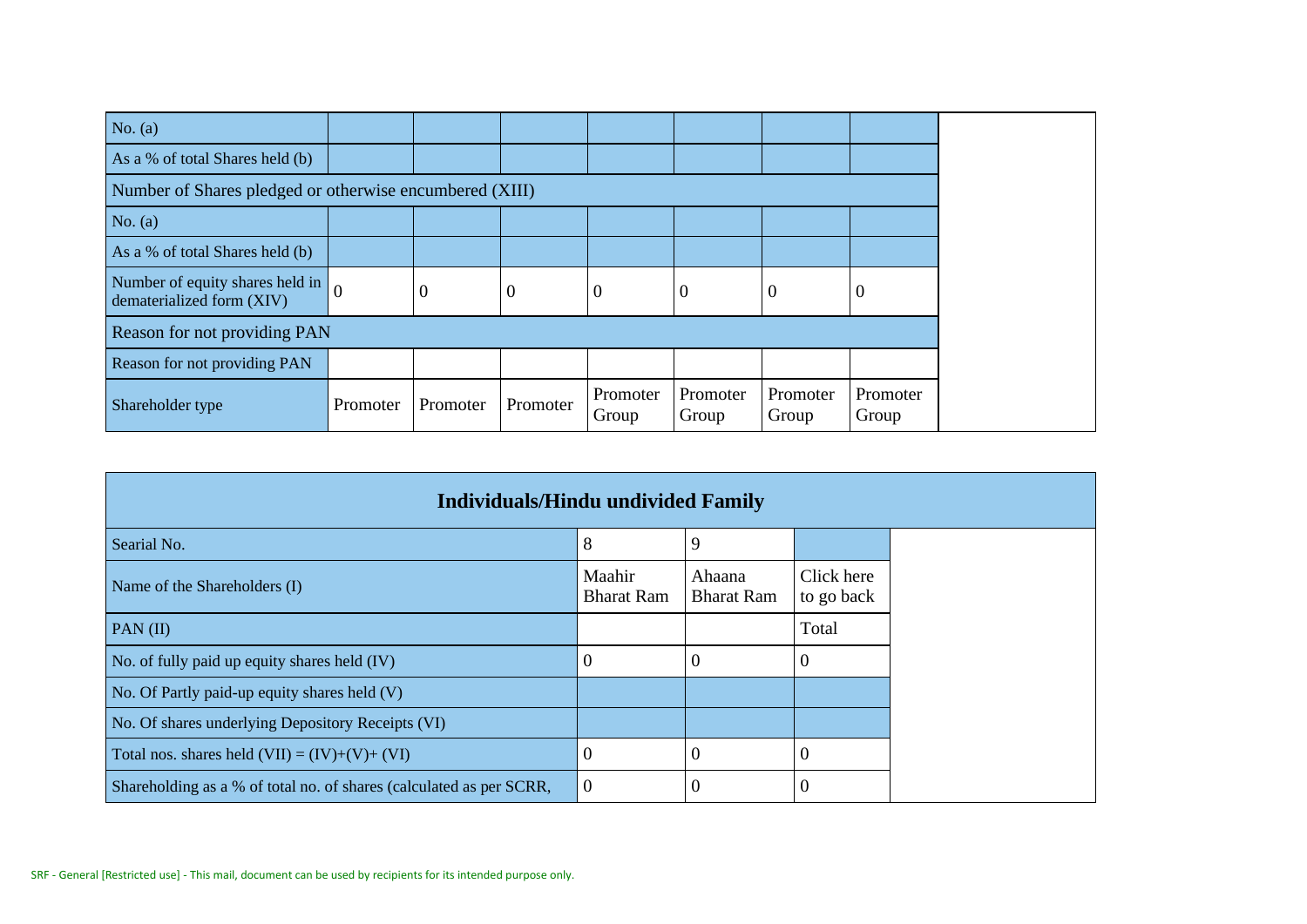| 1957) (VIII) As a % of $(A+B+C2)$                                                                                                                                      |                  |                  |                  |
|------------------------------------------------------------------------------------------------------------------------------------------------------------------------|------------------|------------------|------------------|
| Number of Voting Rights held in each class of securities (IX)                                                                                                          |                  |                  |                  |
| Class eg: $X$                                                                                                                                                          | $\boldsymbol{0}$ | $\boldsymbol{0}$ | $\boldsymbol{0}$ |
| Class eg:y                                                                                                                                                             |                  |                  |                  |
| Total                                                                                                                                                                  | $\overline{0}$   | $\boldsymbol{0}$ | $\boldsymbol{0}$ |
| Total as a % of Total Voting rights                                                                                                                                    | $\overline{0}$   | $\boldsymbol{0}$ | $\boldsymbol{0}$ |
| No. Of Shares Underlying Outstanding convertible securities (X)                                                                                                        |                  |                  |                  |
| No. of Shares Underlying Outstanding Warrants (Xi)                                                                                                                     |                  |                  |                  |
| No. Of Shares Underlying Outstanding convertible securities and No.<br>Of Warrants $(Xi)$ (a)                                                                          |                  |                  |                  |
| Shareholding, as a % assuming full conversion of convertible<br>securities (as a percentage of diluted share capital) $(XI)$ =<br>$(VII)+(Xi)(a)$ As a % of $(A+B+C2)$ | $\theta$         | $\overline{0}$   | $\theta$         |
| Number of Locked in shares (XII)                                                                                                                                       |                  |                  |                  |
| No. $(a)$                                                                                                                                                              |                  |                  |                  |
| As a % of total Shares held (b)                                                                                                                                        |                  |                  |                  |
| Number of Shares pledged or otherwise encumbered (XIII)                                                                                                                |                  |                  |                  |
| No. $(a)$                                                                                                                                                              |                  |                  |                  |
| As a % of total Shares held (b)                                                                                                                                        |                  |                  |                  |
| Number of equity shares held in dematerialized form (XIV)                                                                                                              | $\overline{0}$   | $\boldsymbol{0}$ | $\overline{0}$   |
| Reason for not providing PAN                                                                                                                                           |                  |                  |                  |
| Reason for not providing PAN                                                                                                                                           |                  |                  |                  |
| Shareholder type                                                                                                                                                       | Promoter         | Promoter         |                  |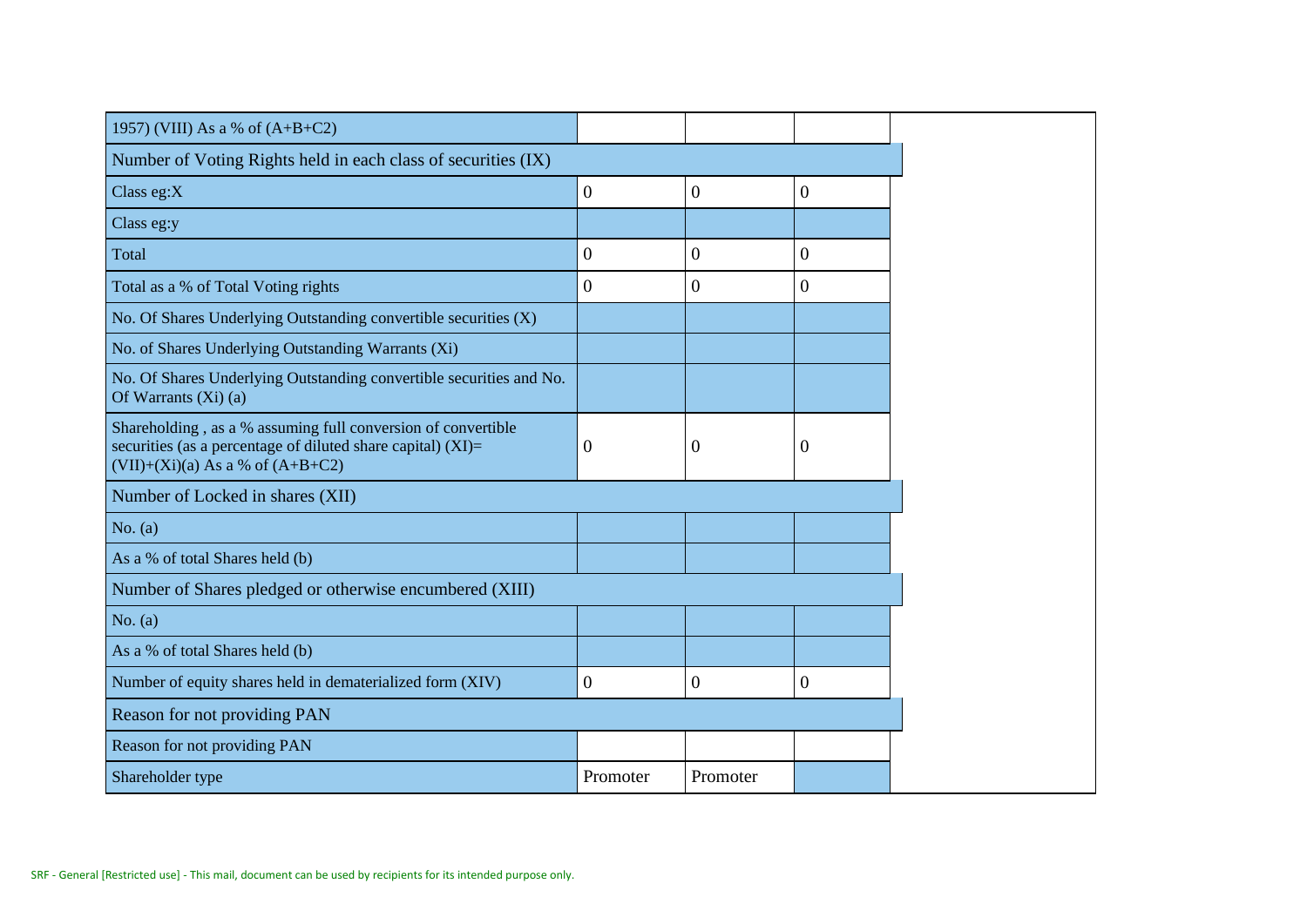|  | rour<br>irour |
|--|---------------|
|--|---------------|

| Any Other (specify)                                       |                                                                                                                                |                                                                                |                                           |                                                                       |                            |                                 |                                          |
|-----------------------------------------------------------|--------------------------------------------------------------------------------------------------------------------------------|--------------------------------------------------------------------------------|-------------------------------------------|-----------------------------------------------------------------------|----------------------------|---------------------------------|------------------------------------------|
| Searial No.                                               | $\mathbf{1}$                                                                                                                   | $\overline{2}$                                                                 | 3                                         | $\overline{4}$                                                        | 5                          | 6                               | $\overline{7}$                           |
| Category                                                  | <b>Trusts</b>                                                                                                                  | <b>Bodies</b><br>Corporate                                                     | <b>Bodies</b><br>Corporate                | <b>Bodies</b><br>Corporate                                            | <b>Bodies</b><br>Corporate | <b>Bodies</b><br>Corporate      | <b>Bodies</b><br>Corporate               |
| Name of the<br>Shareholders (I)                           | <b>ABR</b> Family<br>Trust<br>through its<br><b>Trustees</b><br>Ashish<br><b>Bharat Ram</b><br>and Kartik<br><b>Bharat Ram</b> | <b>KARMAV</b><br><b>REAL</b><br><b>ESTATE</b><br><b>HOLDINGS</b><br><b>LLP</b> | <b>KARM</b><br><b>FARMS</b><br><b>LLP</b> | <b>SRISHTI</b><br><b>WESTEND</b><br><b>GREENS</b><br><b>FARMS LLP</b> | <b>SRF</b><br>Limited      | <b>SRF</b><br>Altech<br>Limited | <b>SRF</b><br>Holiday<br>Home<br>Limited |
| PAN(II)                                                   |                                                                                                                                |                                                                                |                                           |                                                                       |                            |                                 |                                          |
| No. of the<br>Shareholders (I)                            | $\mathbf{1}$                                                                                                                   | 1                                                                              | 1                                         | 1                                                                     | $\mathbf{0}$               | $\mathbf{0}$                    | $\mathbf{0}$                             |
| No. of fully paid up<br>equity shares held<br>(IV)        | 4839446                                                                                                                        | $\overline{2}$                                                                 | $\mathbf{2}$                              | $\overline{2}$                                                        | $\mathbf{0}$               | $\boldsymbol{0}$                | $\mathbf{0}$                             |
| No. Of Partly paid-<br>up equity shares held<br>(V)       |                                                                                                                                |                                                                                |                                           |                                                                       |                            |                                 |                                          |
| No. Of shares<br>underlying<br><b>Depository Receipts</b> |                                                                                                                                |                                                                                |                                           |                                                                       |                            |                                 |                                          |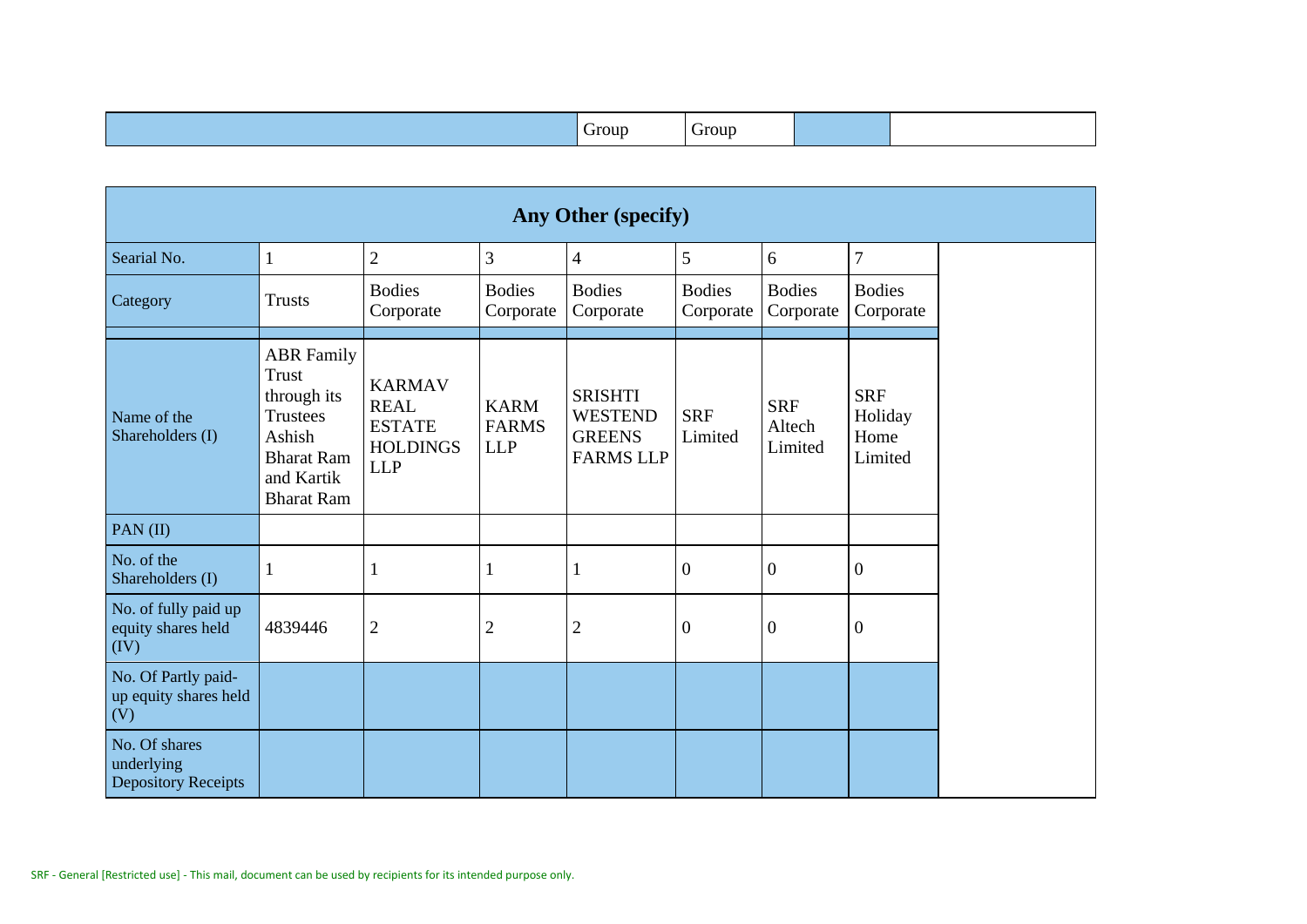| (VI)                                                                                                                     |         |                  |                  |                  |                  |                  |                  |
|--------------------------------------------------------------------------------------------------------------------------|---------|------------------|------------------|------------------|------------------|------------------|------------------|
| Total nos. shares<br>held $(VII) =$<br>$(IV)+(V)+(VI)$                                                                   | 4839446 | $\mathbf{2}$     | $\mathbf{2}$     | $\sqrt{2}$       | $\boldsymbol{0}$ | $\overline{0}$   | $\mathbf{0}$     |
| Shareholding as a %<br>of total no. of shares<br>(calculated as per<br><b>SCRR, 1957) (VIII)</b><br>As a % of $(A+B+C2)$ | 75      | $\boldsymbol{0}$ | $\boldsymbol{0}$ | $\boldsymbol{0}$ | $\boldsymbol{0}$ | $\boldsymbol{0}$ | $\boldsymbol{0}$ |
| Number of Voting Rights held in each class of securities (IX)                                                            |         |                  |                  |                  |                  |                  |                  |
| Class eg: X                                                                                                              | 4839446 | $\sqrt{2}$       | $\overline{2}$   | $\overline{2}$   | $\boldsymbol{0}$ | $\boldsymbol{0}$ | $\boldsymbol{0}$ |
| Class eg:y                                                                                                               |         |                  |                  |                  |                  |                  |                  |
| Total                                                                                                                    | 4839446 | $\sqrt{2}$       | $\overline{2}$   | $\sqrt{2}$       | $\boldsymbol{0}$ | $\boldsymbol{0}$ | $\boldsymbol{0}$ |
| Total as a % of Total<br>Voting rights                                                                                   | 75      | $\overline{0}$   | $\boldsymbol{0}$ | $\overline{0}$   | $\boldsymbol{0}$ | $\mathbf{0}$     | $\boldsymbol{0}$ |
| No. Of Shares<br>Underlying<br>Outstanding<br>convertible securities<br>(X)                                              |         |                  |                  |                  |                  |                  |                  |
| No. of Shares<br>Underlying<br>Outstanding<br>Warrants (Xi)                                                              |         |                  |                  |                  |                  |                  |                  |
| No. Of Shares<br>Underlying<br>Outstanding<br>convertible securities<br>and No. Of Warrants<br>$(Xi)$ (a)                |         |                  |                  |                  |                  |                  |                  |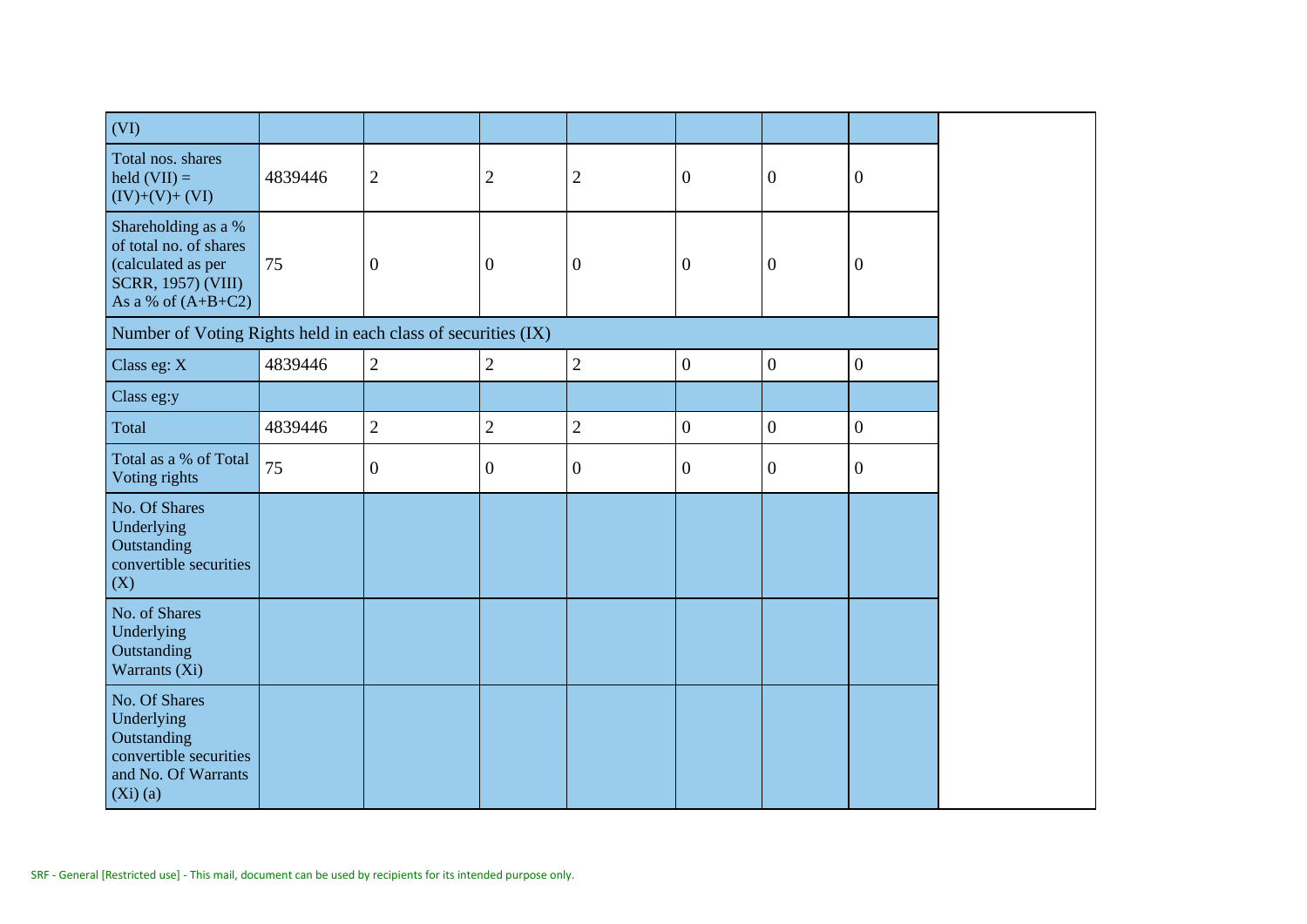| Shareholding, as a<br>% assuming full<br>conversion of<br>convertible securities<br>(as a percentage of<br>diluted share capital)<br>$(XI)=(VII)+(X) As a$<br>% of $(A+B+C2)$ | 75       | $\boldsymbol{0}$  | $\boldsymbol{0}$  | $\overline{0}$    | $\overline{0}$    | $\theta$          | $\Omega$          |  |
|-------------------------------------------------------------------------------------------------------------------------------------------------------------------------------|----------|-------------------|-------------------|-------------------|-------------------|-------------------|-------------------|--|
| Number of Locked in shares (XII)                                                                                                                                              |          |                   |                   |                   |                   |                   |                   |  |
| No. $(a)$                                                                                                                                                                     |          |                   |                   |                   |                   |                   |                   |  |
| As a % of total<br>Shares held (b)                                                                                                                                            |          |                   |                   |                   |                   |                   |                   |  |
| Number of Shares pledged or otherwise encumbered (XIII)                                                                                                                       |          |                   |                   |                   |                   |                   |                   |  |
| No. $(a)$                                                                                                                                                                     |          |                   |                   |                   |                   |                   |                   |  |
| As a % of total<br>Shares held (b)                                                                                                                                            |          |                   |                   |                   |                   |                   |                   |  |
| Number of equity<br>shares held in<br>dematerialized form<br>(XIV)                                                                                                            | 4839446  | $\mathbf{2}$      | $\overline{2}$    | $\mathbf{2}$      | $\boldsymbol{0}$  | $\boldsymbol{0}$  | $\overline{0}$    |  |
| Reason for not providing PAN                                                                                                                                                  |          |                   |                   |                   |                   |                   |                   |  |
| Reason for not<br>providing PAN                                                                                                                                               |          |                   |                   |                   |                   |                   |                   |  |
| Shareholder type                                                                                                                                                              | Promoter | Promoter<br>Group | Promoter<br>Group | Promoter<br>Group | Promoter<br>Group | Promoter<br>Group | Promoter<br>Group |  |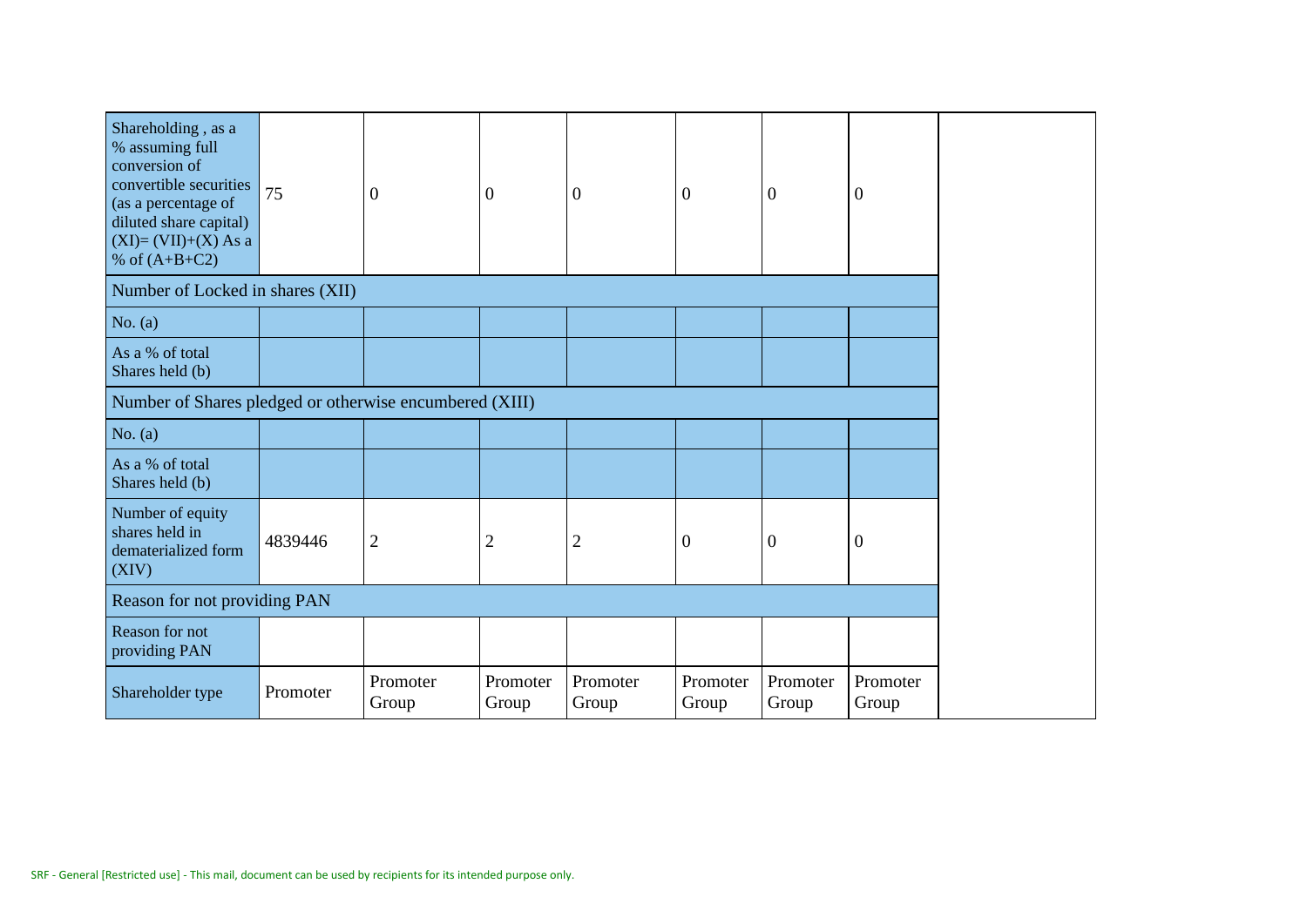|                                                            | Any Other (specify)            |                                            |                                                    |                                              |                            |                                             |                                         |  |  |
|------------------------------------------------------------|--------------------------------|--------------------------------------------|----------------------------------------------------|----------------------------------------------|----------------------------|---------------------------------------------|-----------------------------------------|--|--|
| Searial No.                                                | 8                              | 9                                          | 10                                                 | 11                                           | 12                         | 13                                          | 14                                      |  |  |
| Category                                                   | <b>Bodies</b><br>Corporate     | <b>Bodies</b><br>Corporate                 | <b>Bodies</b><br>Corporate                         | <b>Bodies</b><br>Corporate                   | <b>Bodies</b><br>Corporate | <b>Bodies</b><br>Corporate                  | <b>Bodies</b><br>Corporate              |  |  |
| Name of the<br><b>Shareholders</b><br>(1)                  | <b>SRF</b> Global<br><b>BV</b> | <b>SRF</b><br>Industries<br>(Thailand) Ltd | <b>SRF</b> Flexipal<br>(South Africa)<br>(Pty) Ltd | <b>SRF</b> Industex<br>Belting (pty)<br>Ltd. | SRF Europe<br><b>KFT</b>   | <b>SRF</b><br>Transnational<br>Holdings Ltd | <b>KAMA</b><br>Realty<br>(Delhi)<br>Ltd |  |  |
| PAN(II)                                                    |                                |                                            |                                                    |                                              |                            |                                             |                                         |  |  |
| No. of the<br>Shareholders<br>$($ $($ $)$                  | $\overline{0}$                 | $\boldsymbol{0}$                           | $\boldsymbol{0}$                                   | $\overline{0}$                               | $\boldsymbol{0}$           | $\boldsymbol{0}$                            | $\boldsymbol{0}$                        |  |  |
| No. of fully<br>paid up equity<br>shares held<br>(IV)      | $\overline{0}$                 | $\boldsymbol{0}$                           | $\boldsymbol{0}$                                   | $\mathbf{0}$                                 | $\boldsymbol{0}$           | $\boldsymbol{0}$                            | $\boldsymbol{0}$                        |  |  |
| No. Of Partly<br>paid-up equity<br>shares held<br>(V)      |                                |                                            |                                                    |                                              |                            |                                             |                                         |  |  |
| No. Of shares<br>underlying<br>Depository<br>Receipts (VI) |                                |                                            |                                                    |                                              |                            |                                             |                                         |  |  |
| Total nos.<br>shares held<br>$(VII) =$<br>$(IV)+(V)+$      | $\boldsymbol{0}$               | $\boldsymbol{0}$                           | $\boldsymbol{0}$                                   | $\overline{0}$                               | $\boldsymbol{0}$           | $\boldsymbol{0}$                            | $\boldsymbol{0}$                        |  |  |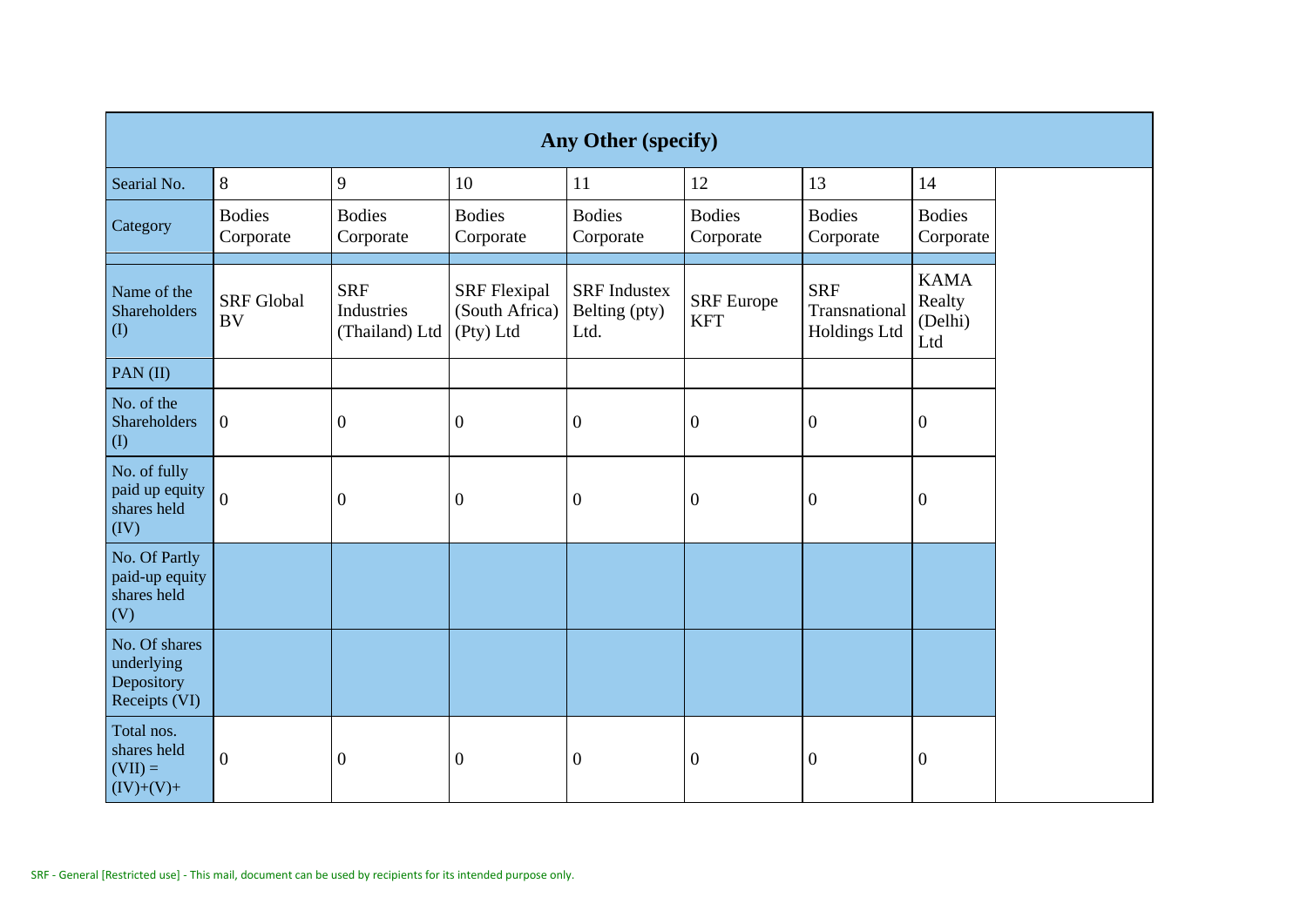| (VI)                                                                                                                       |                |                                                               |                  |                  |                  |                  |                  |
|----------------------------------------------------------------------------------------------------------------------------|----------------|---------------------------------------------------------------|------------------|------------------|------------------|------------------|------------------|
| Shareholding<br>as a % of total<br>no. of shares<br>(calculated as<br>per SCRR,<br>1957) (VIII)<br>As a % of<br>$(A+B+C2)$ | $\overline{0}$ | $\theta$                                                      | $\mathbf{0}$     | $\boldsymbol{0}$ | $\boldsymbol{0}$ | $\boldsymbol{0}$ | $\boldsymbol{0}$ |
|                                                                                                                            |                | Number of Voting Rights held in each class of securities (IX) |                  |                  |                  |                  |                  |
| Class eg: X                                                                                                                | $\mathbf{0}$   | $\boldsymbol{0}$                                              | $\boldsymbol{0}$ | $\boldsymbol{0}$ | $\boldsymbol{0}$ | $\boldsymbol{0}$ | $\boldsymbol{0}$ |
| Class eg:y                                                                                                                 |                |                                                               |                  |                  |                  |                  |                  |
| Total                                                                                                                      | $\overline{0}$ | $\boldsymbol{0}$                                              | $\boldsymbol{0}$ | $\boldsymbol{0}$ | $\boldsymbol{0}$ | $\boldsymbol{0}$ | $\mathbf{0}$     |
| Total as a %<br>of Total<br>Voting rights                                                                                  | $\mathbf{0}$   | $\boldsymbol{0}$                                              | $\boldsymbol{0}$ | $\boldsymbol{0}$ | $\boldsymbol{0}$ | $\boldsymbol{0}$ | $\boldsymbol{0}$ |
| No. Of Shares<br>Underlying<br>Outstanding<br>convertible<br>securities (X)                                                |                |                                                               |                  |                  |                  |                  |                  |
| No. of Shares<br>Underlying<br>Outstanding<br>Warrants (Xi)                                                                |                |                                                               |                  |                  |                  |                  |                  |
| No. Of Shares<br>Underlying<br>Outstanding<br>convertible<br>securities and                                                |                |                                                               |                  |                  |                  |                  |                  |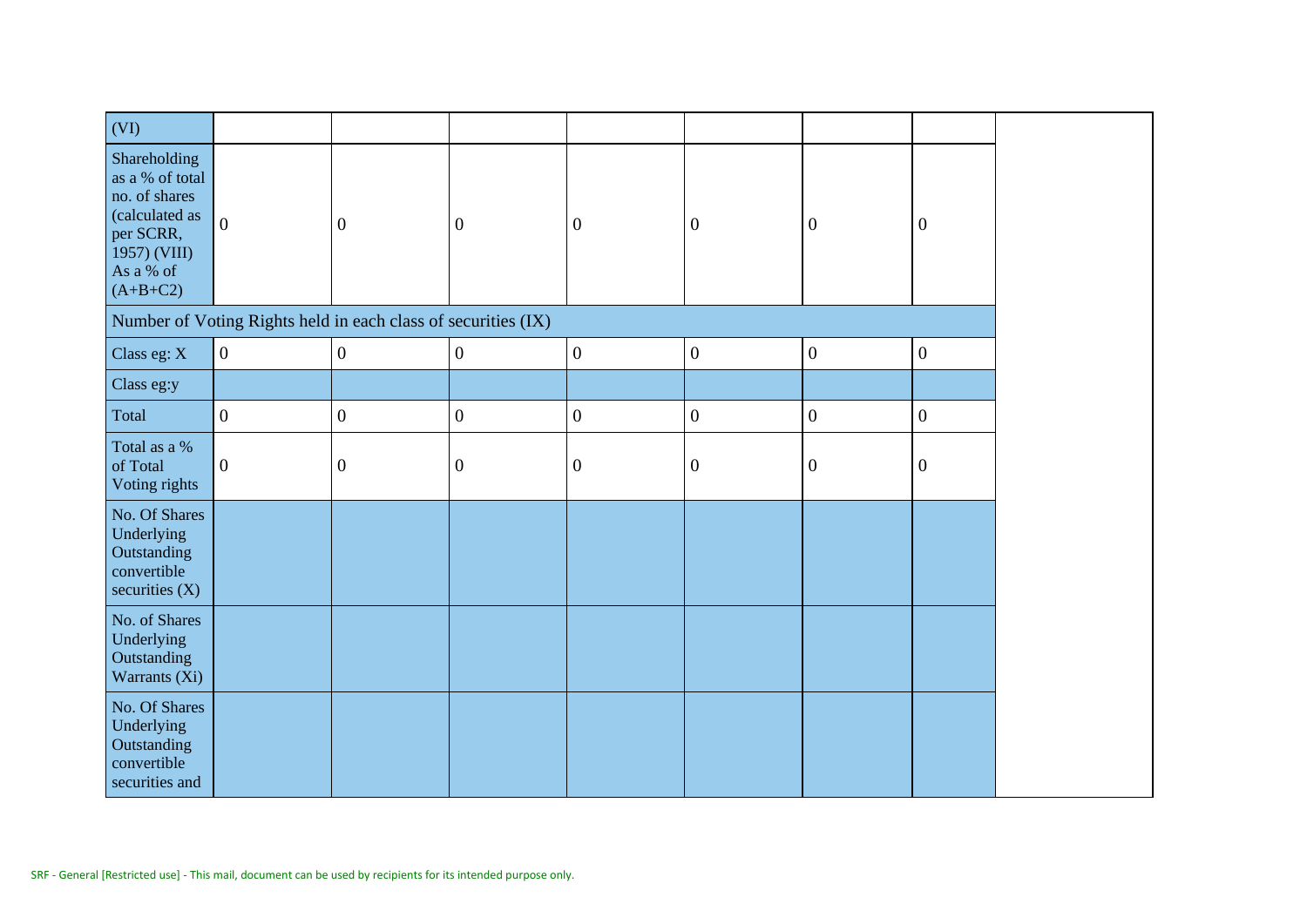| No. Of<br>Warrants (Xi)<br>(a)                                                                                                                                                                  |                                  |                                                         |                  |                  |                  |                  |                  |
|-------------------------------------------------------------------------------------------------------------------------------------------------------------------------------------------------|----------------------------------|---------------------------------------------------------|------------------|------------------|------------------|------------------|------------------|
| Shareholding,<br>as a %<br>assuming full<br>conversion of<br>convertible<br>securities (as<br>a percentage<br>of diluted<br>share capital)<br>$(XI)=$<br>$(VII)+(X) As$<br>a % of<br>$(A+B+C2)$ | $\overline{0}$                   | $\mathbf{0}$                                            | $\overline{0}$   | $\overline{0}$   | $\boldsymbol{0}$ | $\overline{0}$   | $\theta$         |
|                                                                                                                                                                                                 | Number of Locked in shares (XII) |                                                         |                  |                  |                  |                  |                  |
| No. $(a)$                                                                                                                                                                                       |                                  |                                                         |                  |                  |                  |                  |                  |
| As a % of<br>total Shares<br>$\text{held}(\text{b})$                                                                                                                                            |                                  |                                                         |                  |                  |                  |                  |                  |
|                                                                                                                                                                                                 |                                  | Number of Shares pledged or otherwise encumbered (XIII) |                  |                  |                  |                  |                  |
| No. $(a)$                                                                                                                                                                                       |                                  |                                                         |                  |                  |                  |                  |                  |
| As a % of<br>total Shares<br>held (b)                                                                                                                                                           |                                  |                                                         |                  |                  |                  |                  |                  |
| Number of<br>equity shares<br>held in<br>dematerialized<br>form (XIV)                                                                                                                           | $\mathbf{0}$                     | $\boldsymbol{0}$                                        | $\boldsymbol{0}$ | $\boldsymbol{0}$ | $\boldsymbol{0}$ | $\boldsymbol{0}$ | $\boldsymbol{0}$ |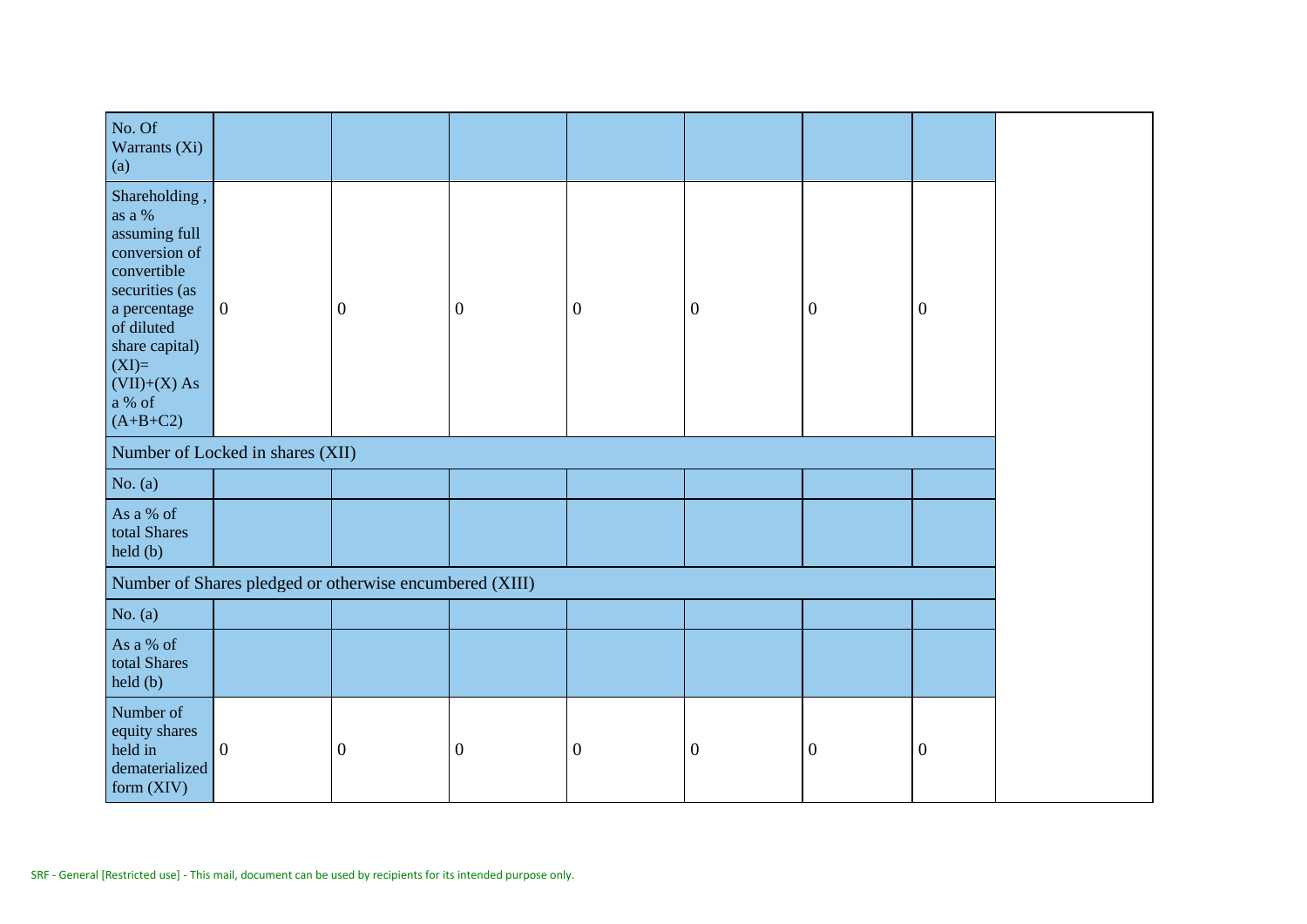| Reason for not providing PAN              |                           |                           |                   |                   |                                                                     |                   |                   |
|-------------------------------------------|---------------------------|---------------------------|-------------------|-------------------|---------------------------------------------------------------------|-------------------|-------------------|
| Reason for<br>not providing<br><b>PAN</b> | Textual<br>Information(1) | Textual<br>Information(2) | <b>Textual</b>    | Textual           | Textual<br>$\vert$ Information(3)   Information(4)   Information(5) |                   |                   |
| Shareholder<br>type                       | Promoter<br>Group         | Promoter<br>Group         | Promoter<br>Group | Promoter<br>Group | Promoter<br>Group                                                   | Promoter<br>Group | Promoter<br>Group |

| Any Other (specify)                                |                            |                                            |                                       |                                               |                                               |                                     |                                        |  |
|----------------------------------------------------|----------------------------|--------------------------------------------|---------------------------------------|-----------------------------------------------|-----------------------------------------------|-------------------------------------|----------------------------------------|--|
| Searial No.                                        | 15                         | 16                                         | 17                                    | 18                                            | 19                                            | 20                                  | 21                                     |  |
| Category                                           | <b>Bodies</b><br>Corporate | <b>Bodies</b><br>Corporate                 | <b>Bodies</b><br>Corporate            | <b>Bodies</b><br>Corporate                    | <b>Bodies</b><br>Corporate                    | <b>Bodies</b><br>Corporate          | <b>Bodies</b><br>Corporate             |  |
| Name of the<br>Shareholders (I)                    | Shri<br>Educare<br>Ltd.    | Shri Educare<br><b>Maldives Pvt</b><br>Ltd | Orange<br>Farms<br>Private<br>limited | Lotus<br><b>Estates</b><br>Private<br>Limited | <b>Bharat</b><br>Ram<br>Associates<br>Pvt Ltd | Decagon<br>Properties<br><b>LLP</b> | Rose<br>Farms<br>(Delhi)<br><b>LLP</b> |  |
| PAN $(II)$                                         |                            |                                            |                                       |                                               |                                               |                                     |                                        |  |
| No. of the<br>Shareholders (I)                     | $\boldsymbol{0}$           | $\mathbf{0}$                               | $\boldsymbol{0}$                      | $\mathbf{0}$                                  | $\boldsymbol{0}$                              | $\overline{0}$                      | $\theta$                               |  |
| No. of fully paid up<br>equity shares held<br>(IV) | $\mathbf{0}$               | $\overline{0}$                             | $\boldsymbol{0}$                      | $\boldsymbol{0}$                              | $\overline{0}$                                | $\boldsymbol{0}$                    | $\boldsymbol{0}$                       |  |
| No. Of Partly paid-up<br>equity shares held (V)    |                            |                                            |                                       |                                               |                                               |                                     |                                        |  |
| No. Of shares<br>underlying Depository             |                            |                                            |                                       |                                               |                                               |                                     |                                        |  |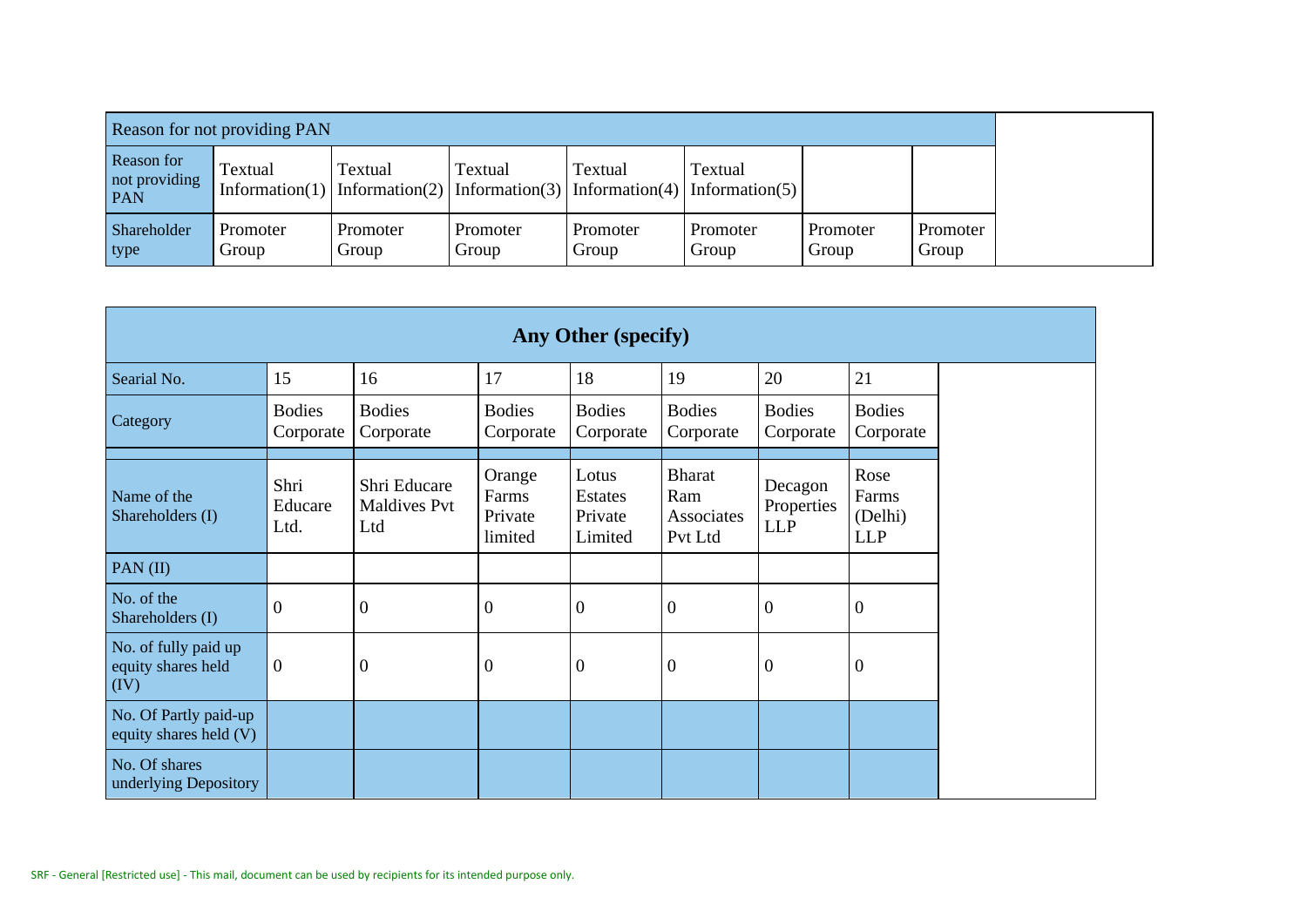| Receipts (VI)                                                                                                            |                  |                  |                  |                  |                  |                  |                  |
|--------------------------------------------------------------------------------------------------------------------------|------------------|------------------|------------------|------------------|------------------|------------------|------------------|
| Total nos. shares held<br>$(VII) = (IV)+(V)+$<br>(VI)                                                                    | $\boldsymbol{0}$ | $\overline{0}$   | $\boldsymbol{0}$ | $\boldsymbol{0}$ | $\mathbf{0}$     | $\mathbf{0}$     | $\boldsymbol{0}$ |
| Shareholding as a %<br>of total no. of shares<br>(calculated as per<br><b>SCRR, 1957) (VIII)</b><br>As a % of $(A+B+C2)$ | $\boldsymbol{0}$ | $\boldsymbol{0}$ | $\boldsymbol{0}$ | $\overline{0}$   | $\boldsymbol{0}$ | $\overline{0}$   | $\boldsymbol{0}$ |
| Number of Voting Rights held in each class of securities (IX)                                                            |                  |                  |                  |                  |                  |                  |                  |
| Class eg: X                                                                                                              | $\boldsymbol{0}$ | $\boldsymbol{0}$ | $\boldsymbol{0}$ | $\boldsymbol{0}$ | $\boldsymbol{0}$ | $\boldsymbol{0}$ | $\boldsymbol{0}$ |
| Class eg:y                                                                                                               |                  |                  |                  |                  |                  |                  |                  |
| Total                                                                                                                    | $\overline{0}$   | $\boldsymbol{0}$ | $\overline{0}$   | $\boldsymbol{0}$ | $\boldsymbol{0}$ | $\overline{0}$   | $\overline{0}$   |
| Total as a % of Total<br>Voting rights                                                                                   | $\overline{0}$   | $\boldsymbol{0}$ | $\boldsymbol{0}$ | $\boldsymbol{0}$ | $\boldsymbol{0}$ | $\boldsymbol{0}$ | $\boldsymbol{0}$ |
| No. Of Shares<br>Underlying<br>Outstanding<br>convertible securities<br>(X)                                              |                  |                  |                  |                  |                  |                  |                  |
| No. of Shares<br>Underlying<br><b>Outstanding Warrants</b><br>$(X_i)$                                                    |                  |                  |                  |                  |                  |                  |                  |
| No. Of Shares<br>Underlying<br>Outstanding<br>convertible securities<br>and No. Of Warrants<br>$(Xi)$ (a)                |                  |                  |                  |                  |                  |                  |                  |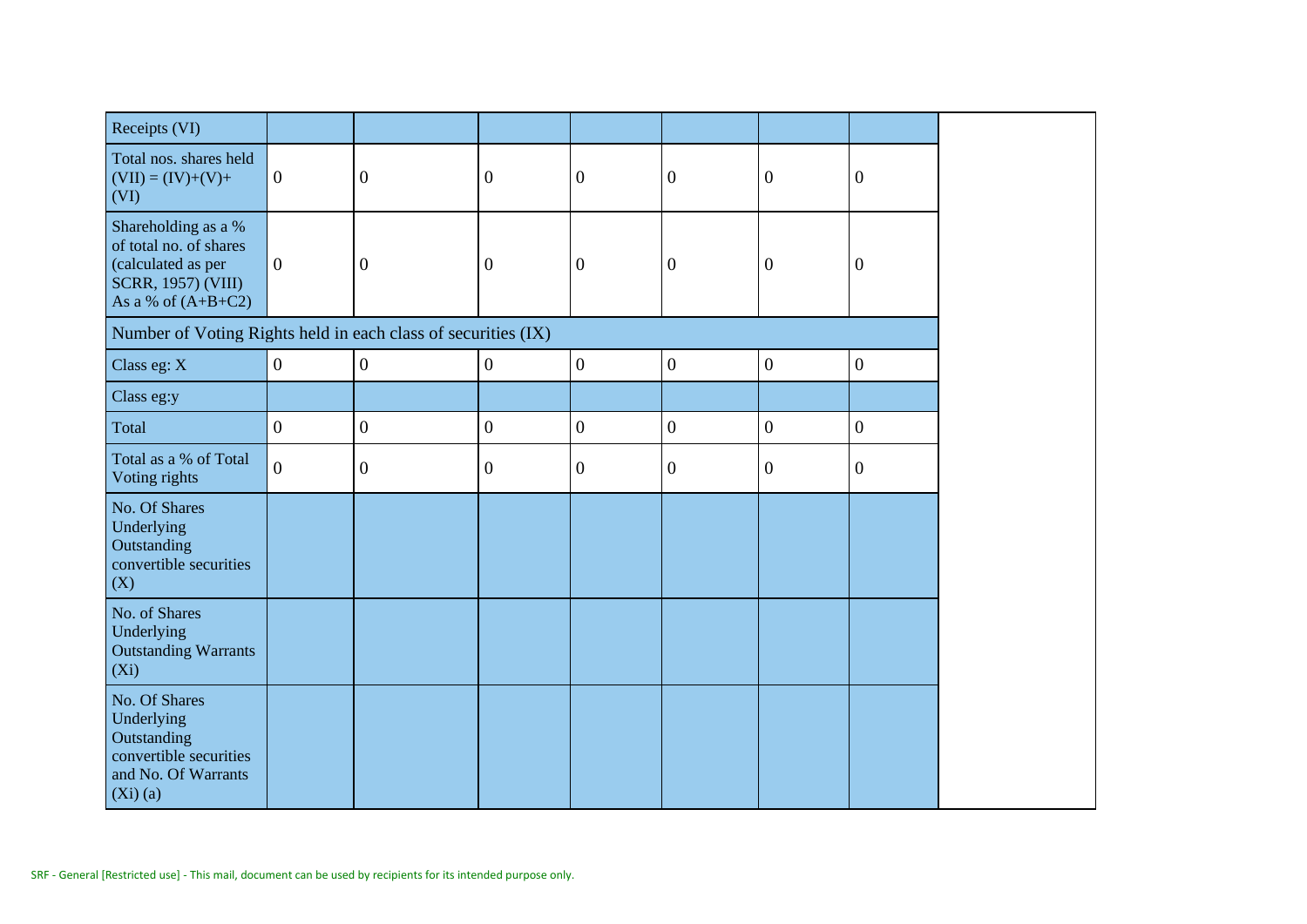| Shareholding, as a %<br>assuming full<br>conversion of<br>convertible securities<br>(as a percentage of<br>diluted share capital)<br>$(XI)=(VII)+(X) As a$<br>% of $(A+B+C2)$ | $\boldsymbol{0}$  | $\theta$                         | $\theta$          | $\overline{0}$    | $\overline{0}$    | $\overline{0}$    | $\overline{0}$    |
|-------------------------------------------------------------------------------------------------------------------------------------------------------------------------------|-------------------|----------------------------------|-------------------|-------------------|-------------------|-------------------|-------------------|
| Number of Locked in shares (XII)                                                                                                                                              |                   |                                  |                   |                   |                   |                   |                   |
| No. $(a)$                                                                                                                                                                     |                   |                                  |                   |                   |                   |                   |                   |
| As a % of total Shares<br>held(b)                                                                                                                                             |                   |                                  |                   |                   |                   |                   |                   |
| Number of Shares pledged or otherwise encumbered (XIII)                                                                                                                       |                   |                                  |                   |                   |                   |                   |                   |
| No. $(a)$                                                                                                                                                                     |                   |                                  |                   |                   |                   |                   |                   |
| As a % of total Shares<br>$\text{held}(\text{b})$                                                                                                                             |                   |                                  |                   |                   |                   |                   |                   |
| Number of equity<br>shares held in<br>dematerialized form<br>(XIV)                                                                                                            | $\boldsymbol{0}$  | $\boldsymbol{0}$                 | $\boldsymbol{0}$  | $\boldsymbol{0}$  | $\mathbf{0}$      | $\boldsymbol{0}$  | $\boldsymbol{0}$  |
| Reason for not providing PAN                                                                                                                                                  |                   |                                  |                   |                   |                   |                   |                   |
| Reason for not<br>providing PAN                                                                                                                                               |                   | <b>Textual</b><br>Information(6) |                   |                   |                   |                   |                   |
| Shareholder type                                                                                                                                                              | Promoter<br>Group | Promoter<br>Group                | Promoter<br>Group | Promoter<br>Group | Promoter<br>Group | Promoter<br>Group | Promoter<br>Group |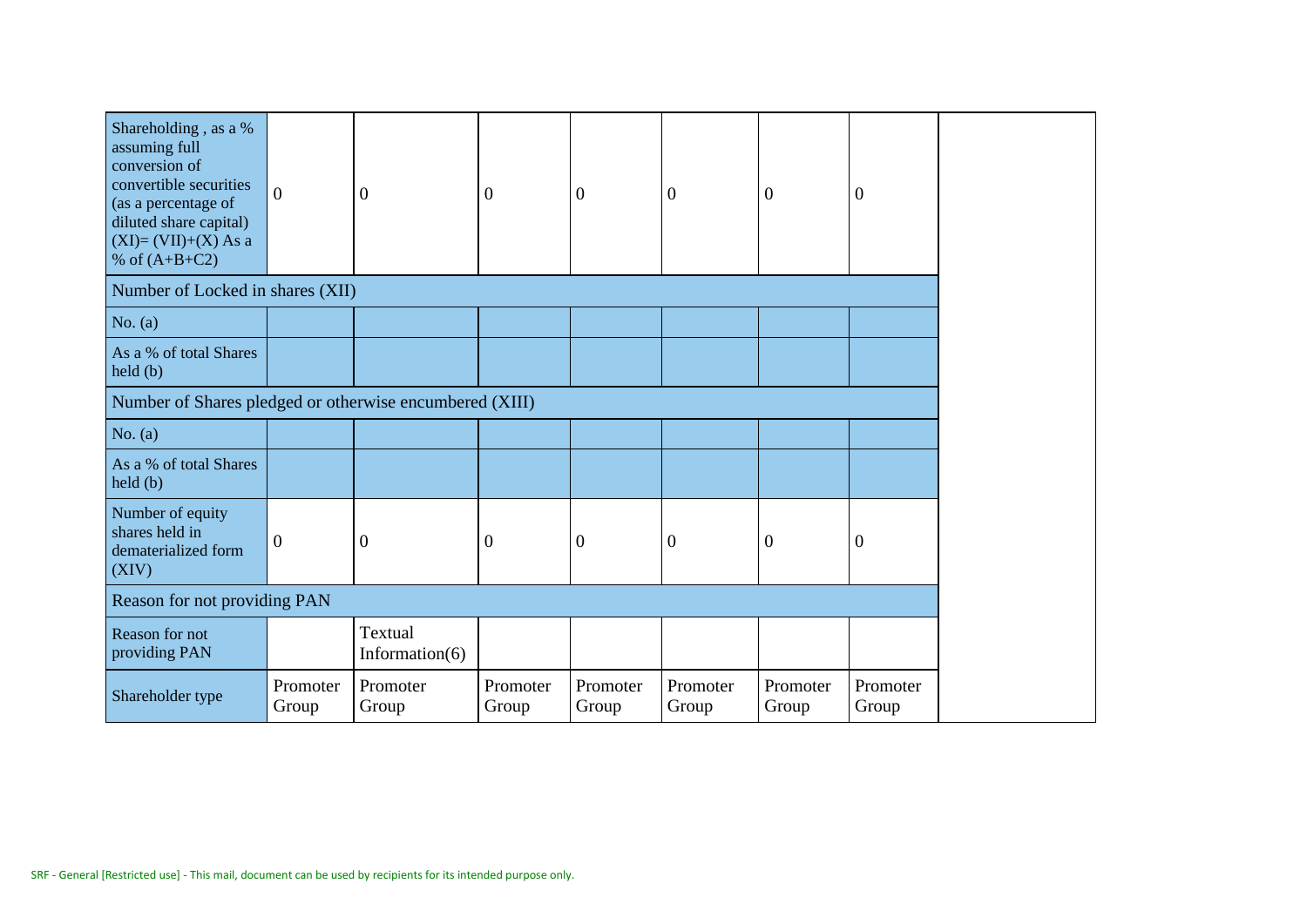| <b>Any Other (specify)</b>                                                                             |                                                          |                                     |                          |  |  |  |  |  |
|--------------------------------------------------------------------------------------------------------|----------------------------------------------------------|-------------------------------------|--------------------------|--|--|--|--|--|
| Searial No.                                                                                            | 22                                                       | 23                                  |                          |  |  |  |  |  |
| Category                                                                                               | <b>Bodies Corporate</b>                                  | <b>Bodies</b><br>Corporate          | Click here to<br>go back |  |  |  |  |  |
| Name of the Shareholders (I)                                                                           | <b>KAMA</b> Real<br><b>Estate Holdings</b><br><b>LLP</b> | <b>TYPSY Beauty</b><br>Products LLP |                          |  |  |  |  |  |
| PAN(II)                                                                                                |                                                          |                                     | Total                    |  |  |  |  |  |
| No. of the Shareholders (I)                                                                            | $\mathbf{0}$                                             | $\overline{0}$                      | $\overline{4}$           |  |  |  |  |  |
| No. of fully paid up equity shares held (IV)                                                           | $\mathbf{0}$                                             | $\mathbf{0}$                        | 4839452                  |  |  |  |  |  |
| No. Of Partly paid-up equity shares held (V)                                                           |                                                          |                                     |                          |  |  |  |  |  |
| No. Of shares underlying Depository Receipts (VI)                                                      |                                                          |                                     |                          |  |  |  |  |  |
| Total nos. shares held $(VII) = (IV)+(V)+(VI)$                                                         | $\overline{0}$                                           | $\boldsymbol{0}$                    | 4839452                  |  |  |  |  |  |
| Shareholding as a % of total no. of shares (calculated as per<br>SCRR, 1957) (VIII) As a % of (A+B+C2) | $\overline{0}$                                           | $\mathbf{0}$                        | 75                       |  |  |  |  |  |
| Number of Voting Rights held in each class of securities (IX)                                          |                                                          |                                     |                          |  |  |  |  |  |
| Class eg: $X$                                                                                          | $\boldsymbol{0}$                                         | $\mathbf{0}$                        | 4839452                  |  |  |  |  |  |
| Class eg:y                                                                                             |                                                          |                                     |                          |  |  |  |  |  |
| Total                                                                                                  | $\boldsymbol{0}$                                         | $\boldsymbol{0}$                    | 4839452                  |  |  |  |  |  |
| Total as a % of Total Voting rights                                                                    | $\mathbf{0}$                                             | $\mathbf{0}$                        | 75                       |  |  |  |  |  |
| No. Of Shares Underlying Outstanding convertible<br>securities $(X)$                                   |                                                          |                                     |                          |  |  |  |  |  |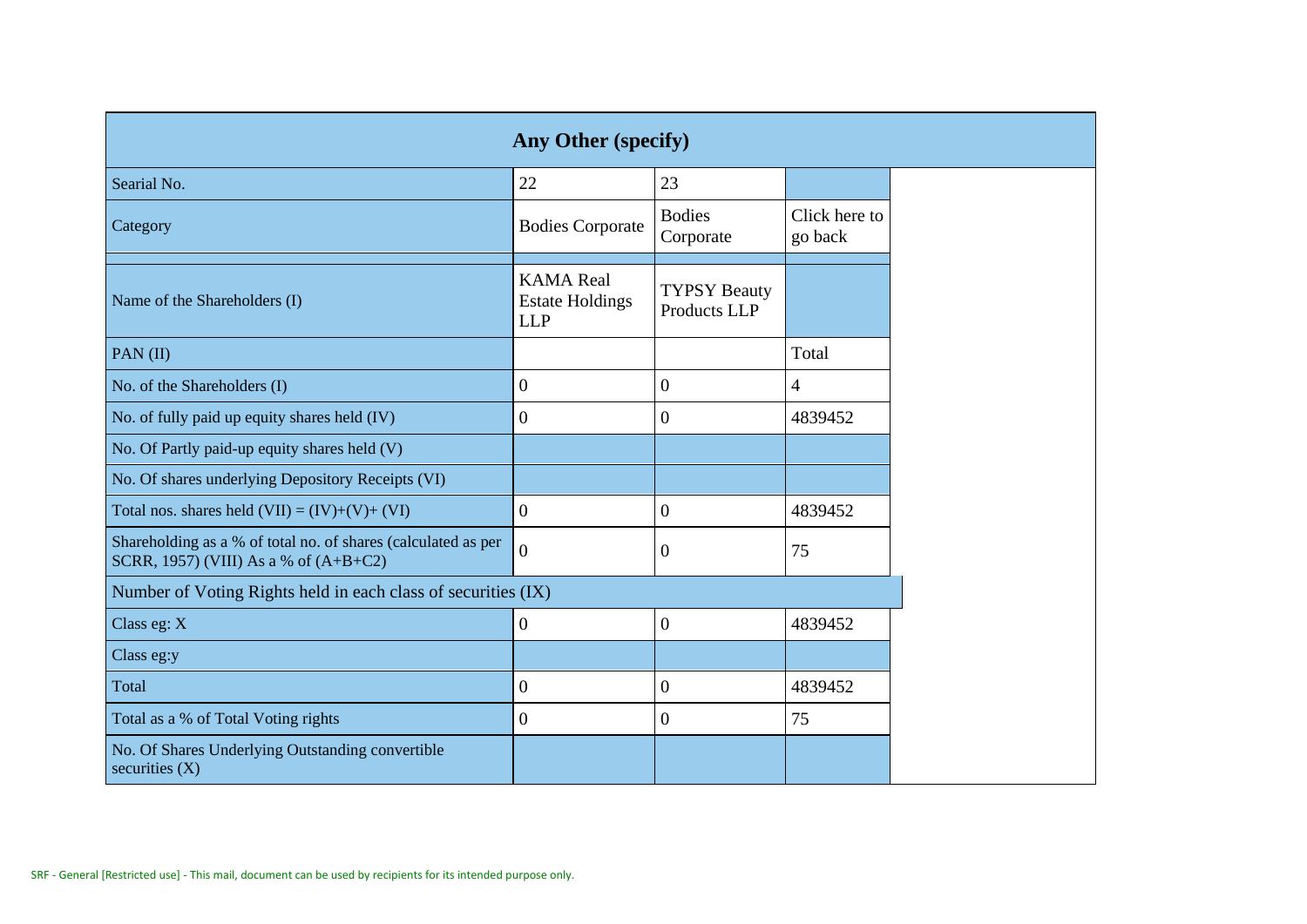| No. of Shares Underlying Outstanding Warrants (Xi)                                                                                                          |                |                |         |
|-------------------------------------------------------------------------------------------------------------------------------------------------------------|----------------|----------------|---------|
| No. Of Shares Underlying Outstanding convertible<br>securities and No. Of Warrants (Xi) (a)                                                                 |                |                |         |
| Shareholding, as a % assuming full conversion of<br>convertible securities (as a percentage of diluted share<br>capital) (XI)= (VII)+(X) As a % of (A+B+C2) | $\theta$       | 0              | 75      |
| Number of Locked in shares (XII)                                                                                                                            |                |                |         |
| No. (a)                                                                                                                                                     |                |                |         |
| As a % of total Shares held (b)                                                                                                                             |                |                |         |
| Number of Shares pledged or otherwise encumbered (XIII)                                                                                                     |                |                |         |
| No. (a)                                                                                                                                                     |                |                |         |
| As a % of total Shares held (b)                                                                                                                             |                |                |         |
| Number of equity shares held in dematerialized form (XIV)                                                                                                   | $\Omega$       | $\overline{0}$ | 4839452 |
| Reason for not providing PAN                                                                                                                                |                |                |         |
| Reason for not providing PAN                                                                                                                                |                |                |         |
| Shareholder type                                                                                                                                            | Promoter Group | Promoter Group |         |

|                               | <b>Text Block</b>                  |
|-------------------------------|------------------------------------|
| Textual Information(1)        | Company Incorporated outside India |
| <b>Textual Information(2)</b> | Company Incorporated outside India |
| <b>Textual Information(3)</b> | Company Incorporated outside India |
| Textual Information(4)        | Company Incorporated outside India |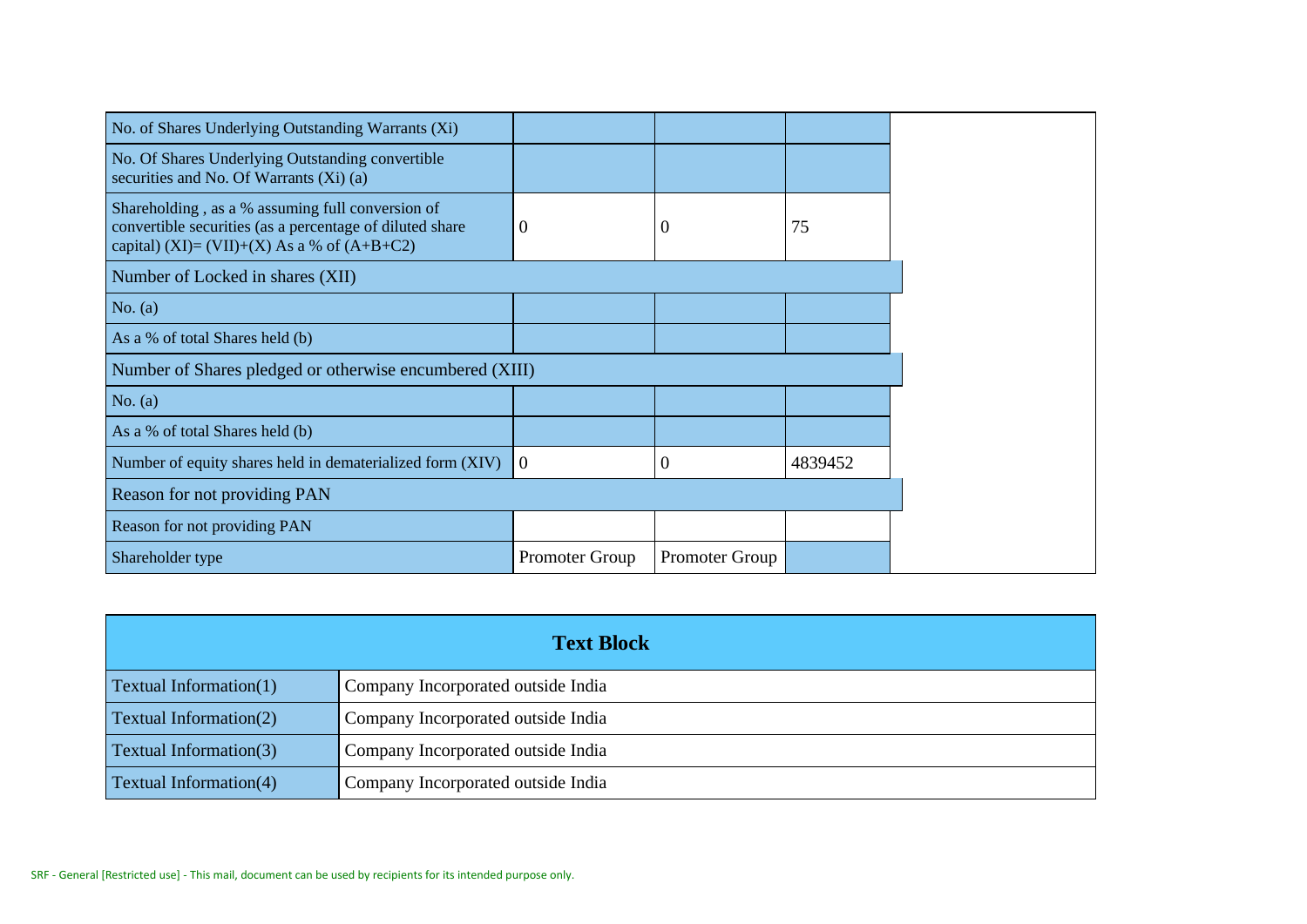| <b>Textual Information(5)</b> | Company Incorporated outside India |
|-------------------------------|------------------------------------|
| <b>Textual Information(6)</b> | Company Incorporated outside India |

| Any Other (specify)                                         |               |                                     |                                                      |                                              |                     |                            |                                                 |  |
|-------------------------------------------------------------|---------------|-------------------------------------|------------------------------------------------------|----------------------------------------------|---------------------|----------------------------|-------------------------------------------------|--|
| Searial No.                                                 |               | $\overline{2}$                      | 3                                                    | $\overline{4}$                               | 5                   | 6                          | 7                                               |  |
| Category                                                    | <b>Trusts</b> | Non-<br>Resident<br>Indian<br>(NRI) | Non-Resident<br>Indian (NRI)                         | Non-Resident<br>Indian (NRI)                 | Clearing<br>Members | <b>Bodies</b><br>Corporate | <b>Bodies</b><br>Corporate                      |  |
| Category / More<br>than 1 percentage                        | Category      | Category                            | More than 1<br>percentage of<br>shareholding         | More than 1<br>percentage of<br>shareholding | Category            | Category                   | More than 1<br>percentage of<br>shareholding    |  |
| Name of the<br>Shareholders (I)                             |               |                                     | <b>RICKY</b><br><b>ISHWARDAS</b><br><b>KIRPALANI</b> | <b>KESWANI</b><br><b>HARESH</b>              |                     |                            | <b>VISTRA ITCL</b><br>(INDIA)<br><b>LIMITED</b> |  |
| PAN (II)                                                    |               |                                     | AABPK3275E                                           | AAXPH7866C                                   |                     |                            | AABTK1690D                                      |  |
| No. of the<br>Shareholders (I)                              | 3             | 101                                 |                                                      | 1                                            | 26                  | 80                         | 1                                               |  |
| No. of fully paid<br>up equity shares<br>$\text{held (IV)}$ | 156           | 640860                              | 310158                                               | 314085                                       | 908                 | 555125                     | 546041                                          |  |
| No. Of Partly<br>paid-up equity<br>shares held (V)          |               |                                     |                                                      |                                              |                     |                            |                                                 |  |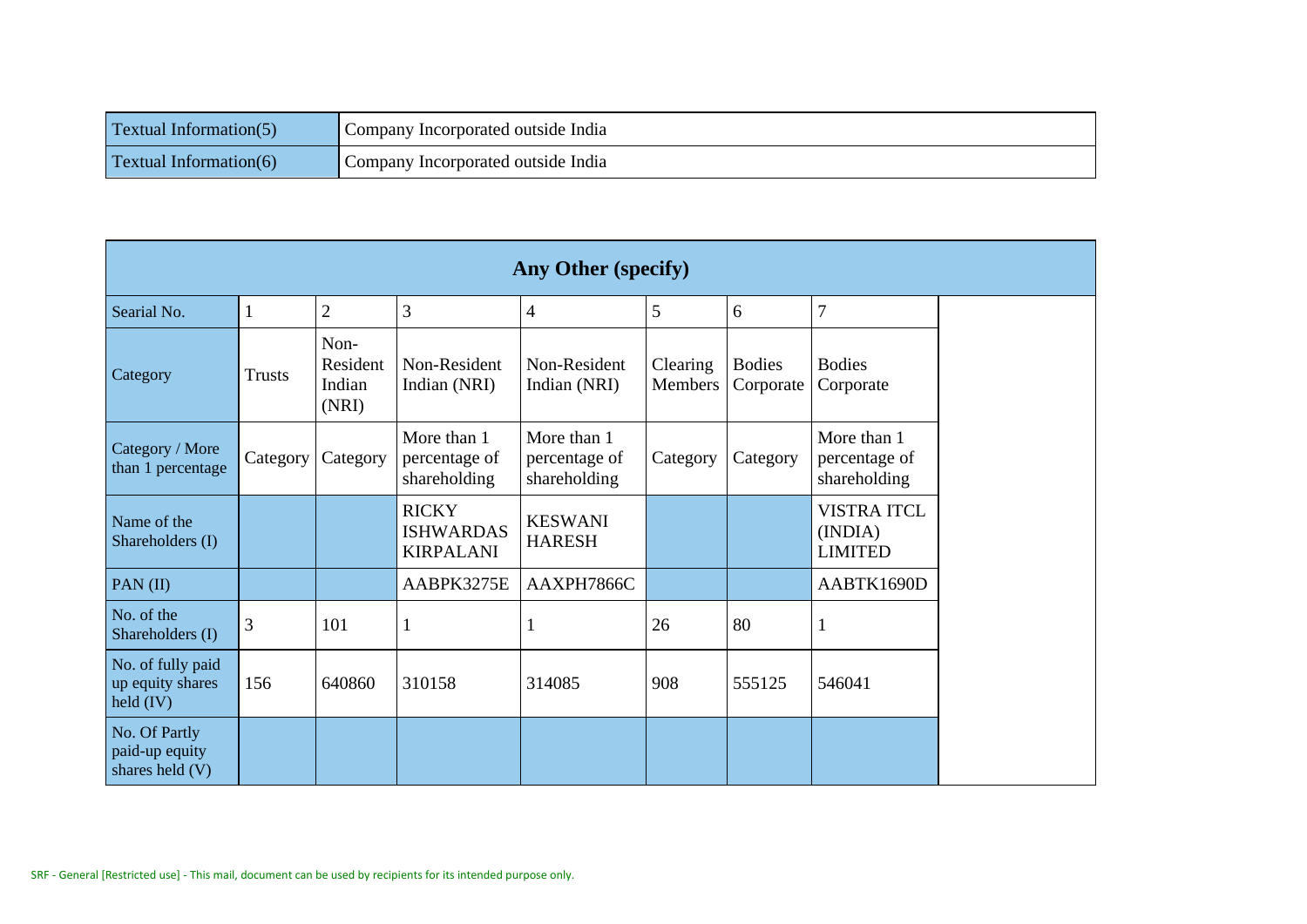| No. Of shares<br>underlying<br>Depository<br>Receipts (VI)                                                           |                  |        |        |        |      |        |        |
|----------------------------------------------------------------------------------------------------------------------|------------------|--------|--------|--------|------|--------|--------|
| Total nos. shares<br>held $(VII) =$<br>$(IV)+(V)+(VI)$                                                               | 156              | 640860 | 310158 | 314085 | 908  | 555125 | 546041 |
| Shareholding as a<br>% of total no. of<br>shares (calculated<br>as per SCRR,<br>1957) (VIII) As a<br>% of $(A+B+C2)$ | $\overline{0}$   | 9.93   | 4.81   | 4.87   | 0.01 | 8.6    | 8.46   |
| Number of Voting Rights held in each class of securities (IX)                                                        |                  |        |        |        |      |        |        |
| Class eg: X                                                                                                          | 156              | 640860 | 310158 | 314085 | 908  | 555125 | 546041 |
| Class eg:y                                                                                                           |                  |        |        |        |      |        |        |
| Total                                                                                                                | 156              | 640860 | 310158 | 314085 | 908  | 555125 | 546041 |
| Total as a % of<br><b>Total Voting</b><br>rights                                                                     | $\boldsymbol{0}$ | 9.93   | 4.81   | 4.87   | 0.01 | 8.6    | 8.46   |
| No. Of Shares<br>Underlying<br>Outstanding<br>convertible<br>securities $(X)$                                        |                  |        |        |        |      |        |        |
| No. of Shares<br>Underlying<br>Outstanding<br>Warrants (Xi)                                                          |                  |        |        |        |      |        |        |
| No. Of Shares                                                                                                        |                  |        |        |        |      |        |        |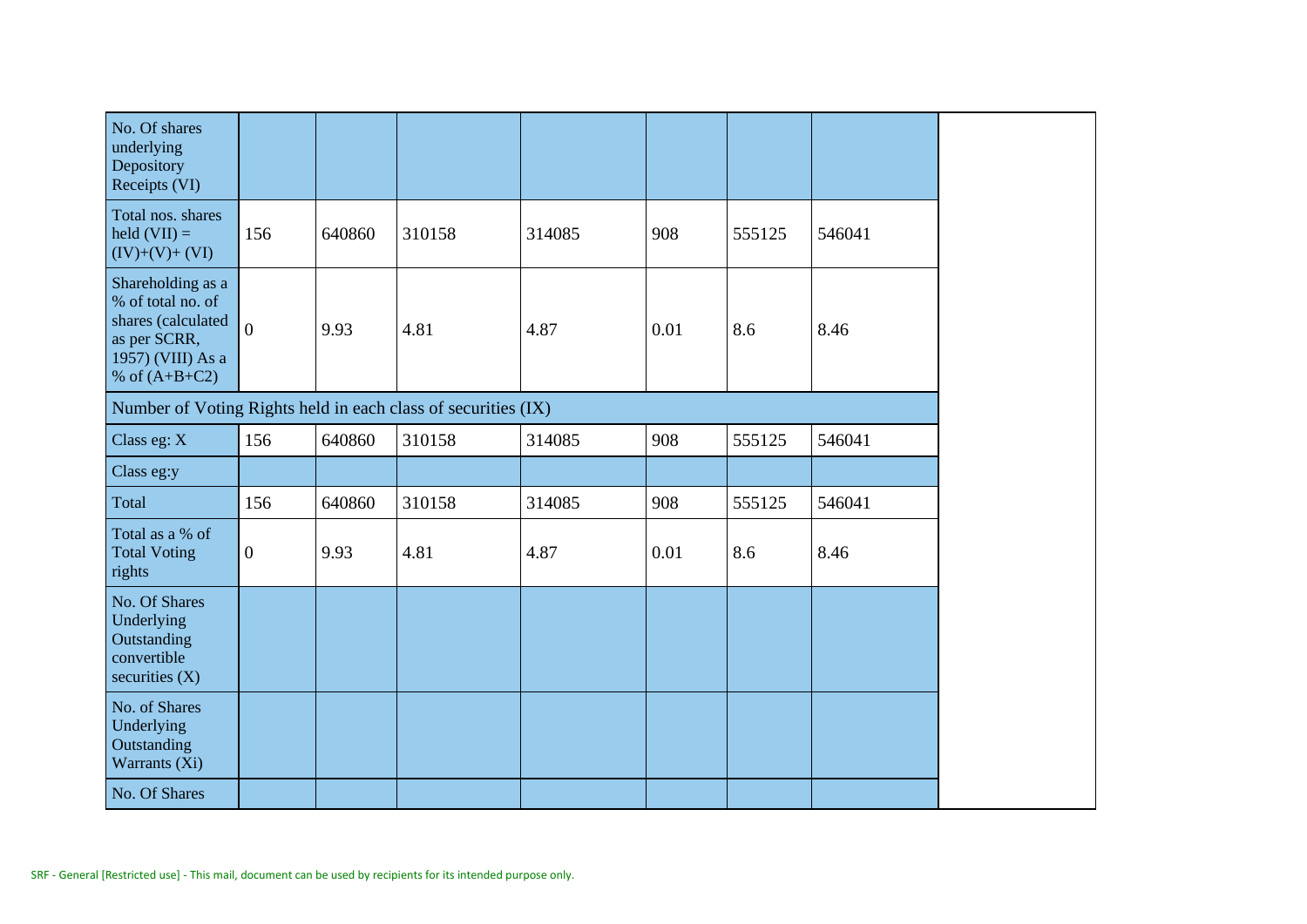| Underlying<br>Outstanding<br>convertible<br>securities and No.<br>Of Warrants (Xi)<br>(a)                                                                                              |                |        |        |        |      |        |        |
|----------------------------------------------------------------------------------------------------------------------------------------------------------------------------------------|----------------|--------|--------|--------|------|--------|--------|
| Shareholding, as<br>a % assuming full<br>conversion of<br>convertible<br>securities (as a<br>percentage of<br>diluted share<br>capital) $(XI)=$<br>$(VII)+(X)$ As a %<br>of $(A+B+C2)$ | $\overline{0}$ | 9.93   | 4.81   | 4.87   | 0.01 | 8.6    | 8.46   |
| Number of Locked in shares (XII)                                                                                                                                                       |                |        |        |        |      |        |        |
| No. $(a)$                                                                                                                                                                              |                |        |        |        |      |        |        |
| As a % of total<br>Shares held (b)                                                                                                                                                     |                |        |        |        |      |        |        |
| Number of equity<br>shares held in<br>dematerialized<br>form $(XIV)$                                                                                                                   | 156            | 640799 | 310158 | 314085 | 908  | 552964 | 546041 |
| Reason for not providing PAN                                                                                                                                                           |                |        |        |        |      |        |        |
| Reason for not<br>providing PAN                                                                                                                                                        |                |        |        |        |      |        |        |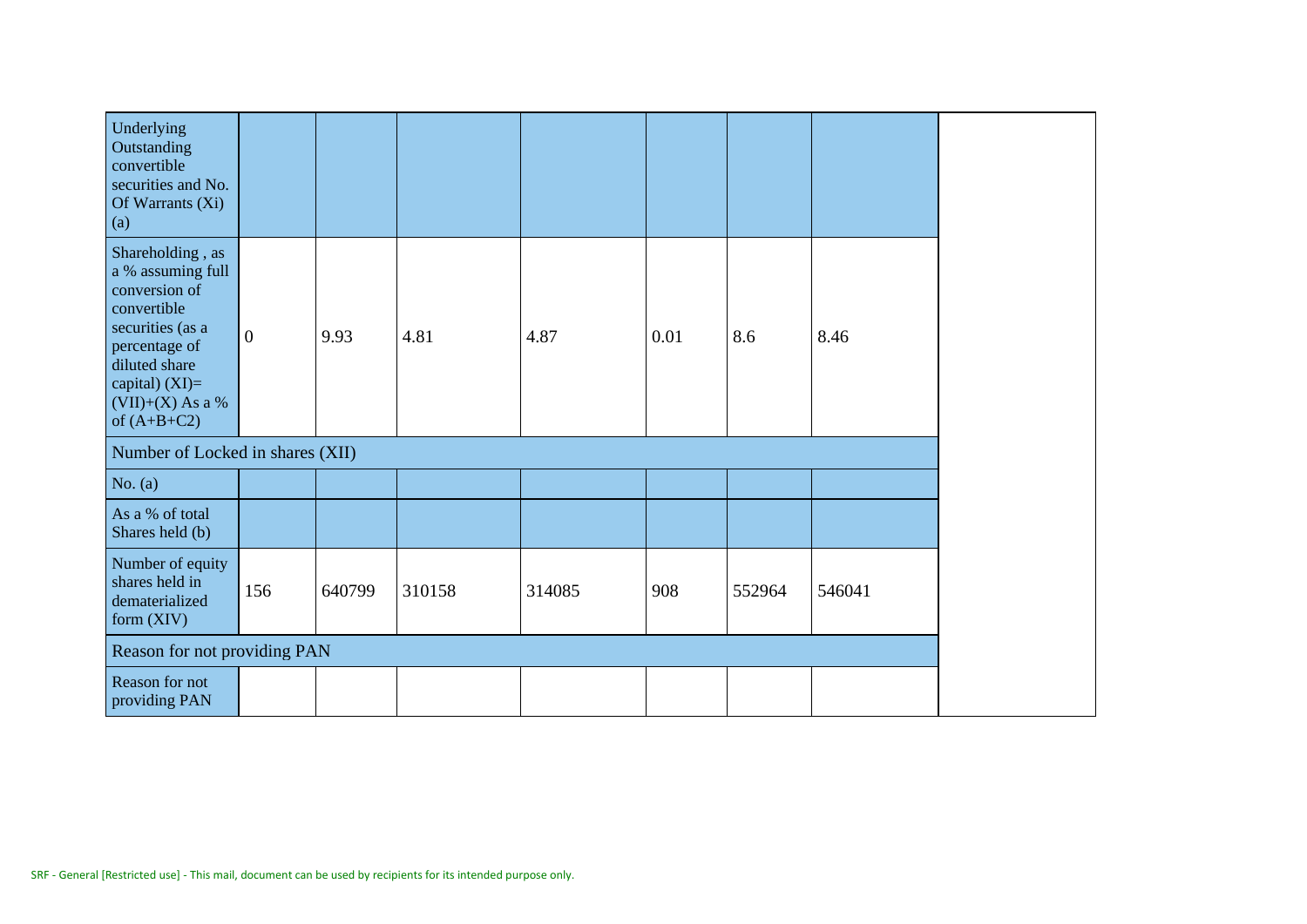| <b>Any Other (specify)</b>                                                                               |             |                          |  |  |  |  |  |  |  |  |  |  |
|----------------------------------------------------------------------------------------------------------|-------------|--------------------------|--|--|--|--|--|--|--|--|--|--|
| Searial No.                                                                                              | 8           |                          |  |  |  |  |  |  |  |  |  |  |
| Category                                                                                                 | <b>IEPF</b> |                          |  |  |  |  |  |  |  |  |  |  |
| Category / More than 1 percentage                                                                        | Category    |                          |  |  |  |  |  |  |  |  |  |  |
| Name of the Shareholders (I)                                                                             |             | Click here to<br>go back |  |  |  |  |  |  |  |  |  |  |
| PAN(II)                                                                                                  |             | Total                    |  |  |  |  |  |  |  |  |  |  |
| No. of the Shareholders (I)                                                                              |             | 211                      |  |  |  |  |  |  |  |  |  |  |
| No. of fully paid up equity shares held (IV)                                                             | 26236       | 1223285                  |  |  |  |  |  |  |  |  |  |  |
| No. Of Partly paid-up equity shares held (V)                                                             |             |                          |  |  |  |  |  |  |  |  |  |  |
| No. Of shares underlying Depository Receipts (VI)                                                        |             |                          |  |  |  |  |  |  |  |  |  |  |
| Total nos. shares held $(VII) = (IV)+(V)+(VI)$                                                           | 26236       | 1223285                  |  |  |  |  |  |  |  |  |  |  |
| Shareholding as a % of total no. of shares (calculated as per SCRR, 1957) (VIII) As a<br>% of $(A+B+C2)$ | 0.41        | 18.95                    |  |  |  |  |  |  |  |  |  |  |
| Number of Voting Rights held in each class of securities (IX)                                            |             |                          |  |  |  |  |  |  |  |  |  |  |
| Class eg: X                                                                                              | 26236       | 1223285                  |  |  |  |  |  |  |  |  |  |  |
| Class eg:y                                                                                               |             |                          |  |  |  |  |  |  |  |  |  |  |
| Total                                                                                                    | 26236       | 1223285                  |  |  |  |  |  |  |  |  |  |  |
| Total as a % of Total Voting rights                                                                      | 0.41        | 18.95                    |  |  |  |  |  |  |  |  |  |  |
| No. Of Shares Underlying Outstanding convertible securities (X)                                          |             |                          |  |  |  |  |  |  |  |  |  |  |
| No. of Shares Underlying Outstanding Warrants (Xi)                                                       |             |                          |  |  |  |  |  |  |  |  |  |  |
| No. Of Shares Underlying Outstanding convertible securities and No. Of Warrants                          |             |                          |  |  |  |  |  |  |  |  |  |  |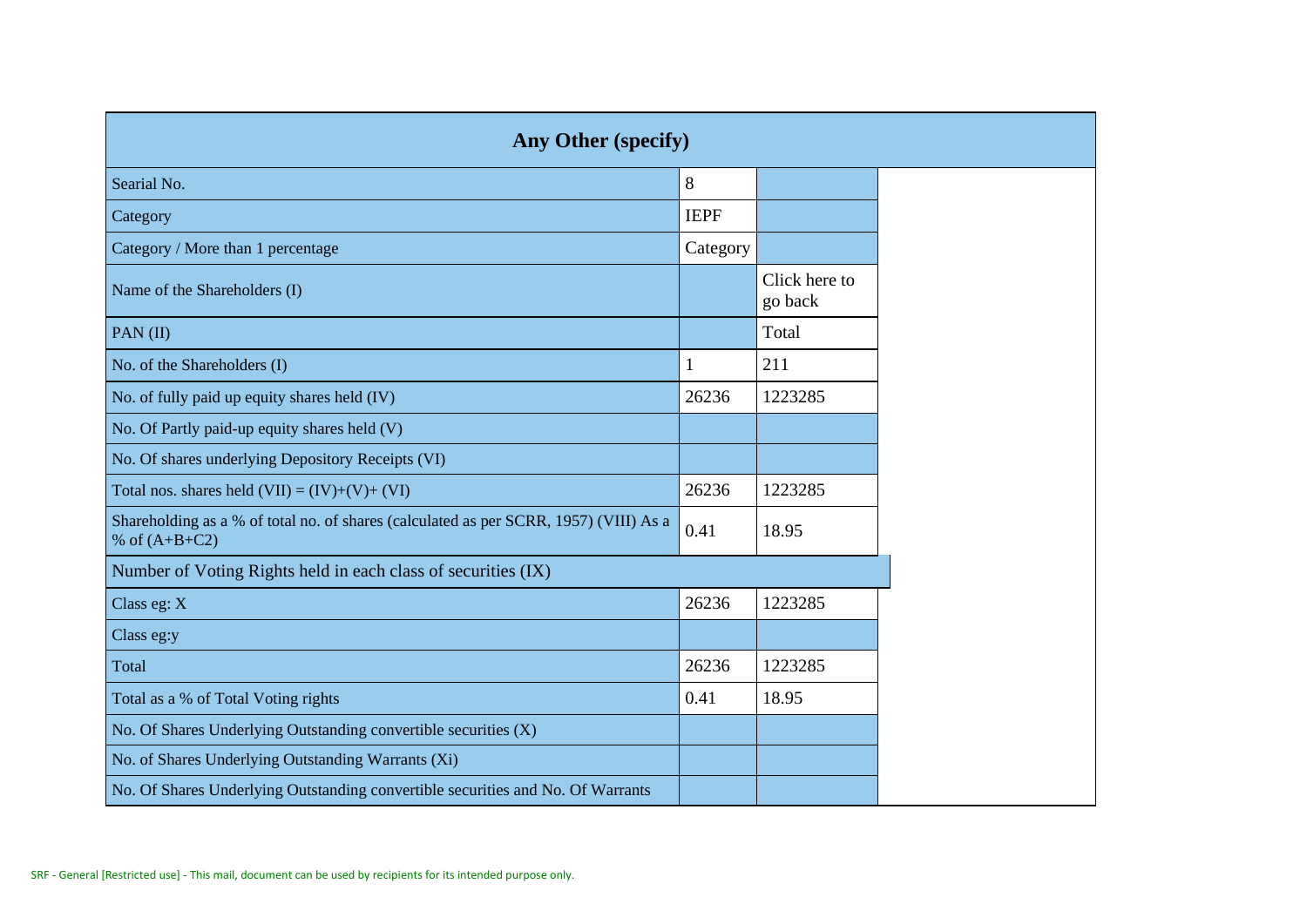| $(Xi)$ (a)                                                                                                                                               |       |         |
|----------------------------------------------------------------------------------------------------------------------------------------------------------|-------|---------|
| Shareholding, as a % assuming full conversion of convertible securities (as a<br>percentage of diluted share capital) (XI)= (VII)+(X) As a % of (A+B+C2) | 0.41  | 18.95   |
| Number of Locked in shares (XII)                                                                                                                         |       |         |
| No. $(a)$                                                                                                                                                |       |         |
| As a % of total Shares held (b)                                                                                                                          |       |         |
| Number of equity shares held in dematerialized form (XIV)                                                                                                | 26236 | 1221063 |
| Reason for not providing PAN                                                                                                                             |       |         |
| Reason for not providing PAN                                                                                                                             |       |         |

| significant beneficial owners |          |                                                                              |                        |                                                                        |                                 |          |                                                                                       |                        |                                                                                   |                                                                                                              |                      |                                                                                                            |                            |                                                    |                                                                              |
|-------------------------------|----------|------------------------------------------------------------------------------|------------------------|------------------------------------------------------------------------|---------------------------------|----------|---------------------------------------------------------------------------------------|------------------------|-----------------------------------------------------------------------------------|--------------------------------------------------------------------------------------------------------------|----------------------|------------------------------------------------------------------------------------------------------------|----------------------------|----------------------------------------------------|------------------------------------------------------------------------------|
| Details of the SBO            |          |                                                                              |                        |                                                                        | Details of the registered owner |          |                                                                                       |                        |                                                                                   | Details of holding/exercise of right of the<br>SBO in the reporting company, whether<br>direct or indirect*: |                      |                                                                                                            |                            |                                                    | Date of                                                                      |
| Nam<br>e                      | PAN      | Passpo<br>rt No.<br>in case<br>of a<br>foreig<br>$\mathbf n$<br>nation<br>al | Nationali ble in<br>ty | Nationali<br>ty<br>(Applica<br>case of<br>Any<br>other is<br>selected) | Name                            | PAN      | Passpo<br>rt No.<br>in case<br>$\int$ of a<br>foreig<br>$\mathbf n$<br>nation<br>  al | Nationali ble in<br>ty | Nationali<br>$\mathbf{t}$<br>(Applica)<br>case of<br>Any<br>other is<br>selected) | Shar<br>es                                                                                                   | Votin<br>g<br>rights | Whether by virtue of:<br>Rights on<br>distributa<br>ble<br>dividend<br>or any<br>other<br>distributio<br>n | Exerci<br>se of<br>control | Exercise<br>of<br>significa<br>nt<br>influenc<br>e | creation<br>acquisiti<br>on of<br>significa<br>nt<br>beneficia<br>1 interest |
| Arun                          | AAAPB268 |                                                                              | India                  |                                                                        | <b>ABR</b>                      | AAHTA292 |                                                                                       | India                  |                                                                                   | 75                                                                                                           |                      |                                                                                                            | N <sub>o</sub>             | N <sub>o</sub>                                     | $16-12-$                                                                     |